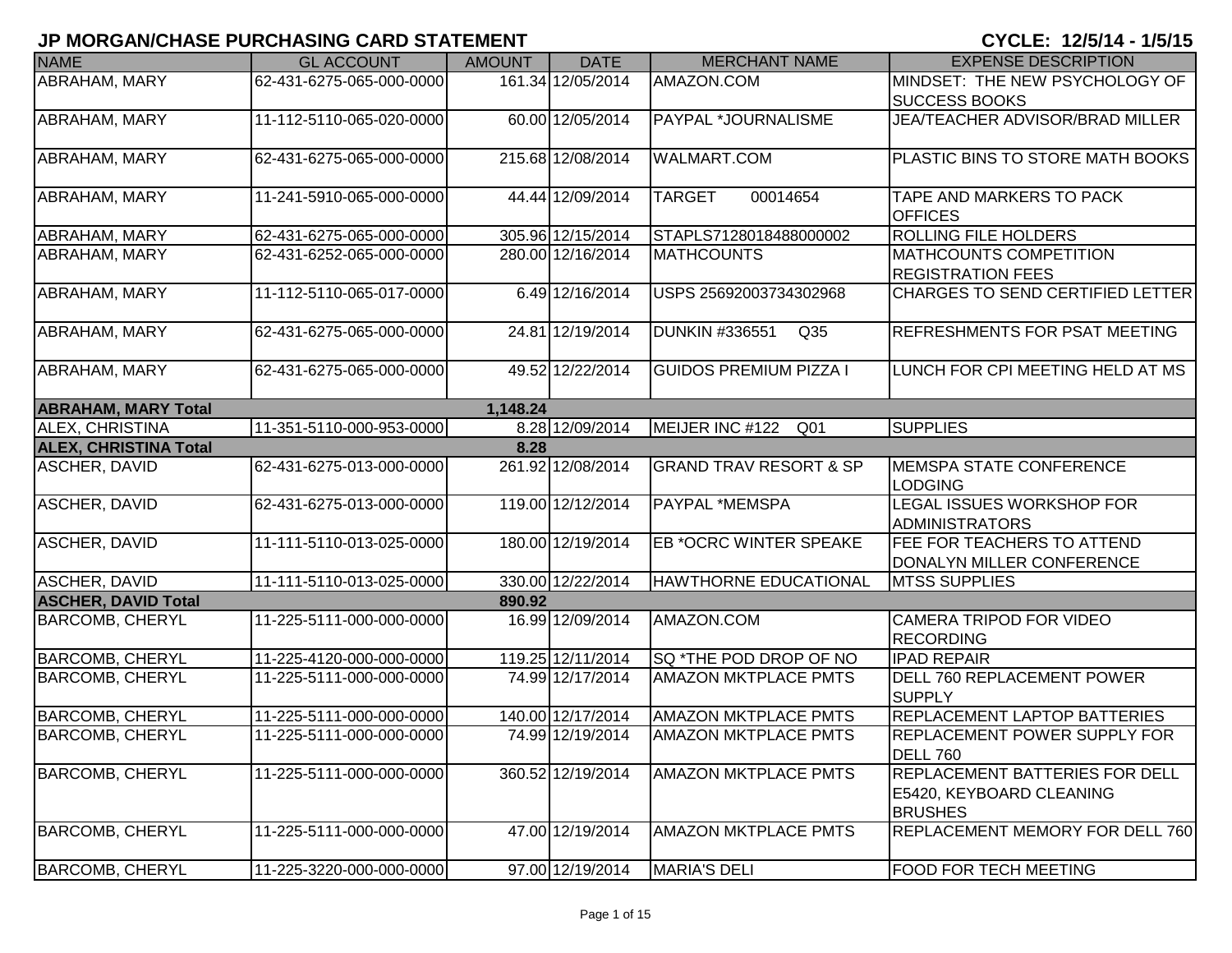| <b>NAME</b>                     | <b>GL ACCOUNT</b>        | <b>AMOUNT</b> | <b>DATE</b>        | <b>MERCHANT NAME</b>              | <b>EXPENSE DESCRIPTION</b>             |
|---------------------------------|--------------------------|---------------|--------------------|-----------------------------------|----------------------------------------|
| <b>BARCOMB, CHERYL</b>          | 11-225-5111-000-000-0000 |               | 46.52 12/22/2014   | <b>AMAZON MKTPLACE PMTS</b>       | REPLACEMENT SCREEN FOR DELL            |
|                                 |                          |               |                    |                                   | <b>LAPTOP</b>                          |
| <b>BARCOMB, CHERYL Total</b>    |                          | 977.26        |                    |                                   |                                        |
| <b>BEDFORD, JULIE</b>           | 11-241-5990-015-000-0000 |               | 157.00 12/08/2014  | <b>GRAND TRAV RESORT &amp; SP</b> | <b>STATE CONFERENCE</b>                |
| <b>BEDFORD, JULIE</b>           | 62-431-6275-015-000-0000 |               | 3.07 12/09/2014    | <b>TARGET</b><br>00014654         | <b>SUPPLIES</b>                        |
| BEDFORD, JULIE                  | 62-431-6275-015-000-0000 |               | 53.01 12/10/2014   | <b>TARGET</b><br>00014654         | <b>STAFF CANDY</b>                     |
| <b>BEDFORD, JULIE Total</b>     |                          | 213.08        |                    |                                   |                                        |
| <b>BELANGER, KIMBERLY</b>       | 11-118-5110-000-951-0000 |               | 10.36 12/08/2014   | DOLRTREE 4614 00046144            | <b>MATERIALS AND SUPPLIES</b>          |
| <b>BELANGER, KIMBERLY</b>       | 11-118-5110-000-951-0000 |               | 10.01 12/08/2014   | KROGER #691                       | <b>MATERIALS AND SUPPLIES</b>          |
| <b>BELANGER, KIMBERLY</b>       | 11-118-5110-000-951-0000 |               | 25.75 12/08/2014   | <b>ORIENTAL TRADING CO</b>        | <b>MATERIALS AND SUPPLIES</b>          |
| <b>BELANGER, KIMBERLY Total</b> |                          | 46.12         |                    |                                   |                                        |
| <b>BLANCHARD, EVAN</b>          | 11-112-5110-065-050-0000 |               | 157.89 12/16/2014  | J W PEPPER                        | <b>CHAMBER MUSIC</b>                   |
| <b>BLANCHARD, EVAN</b>          | 11-112-5110-065-050-0000 |               | 109.90 12/22/2014  | <b>GIA PUBLICATIONS INC</b>       | <b>BOOK AND CD SET "BEST PRACTICE"</b> |
| <b>BLANCHARD, EVAN Total</b>    |                          | 267.79        |                    |                                   |                                        |
| <b>BLESSED, KATE</b>            | 11-351-5990-000-953-0000 |               | 45.00 12/19/2014   | DAIRY QUEEN #41332 QPS            | GIFT CERTIFICATES FOR TREE             |
|                                 |                          |               |                    |                                   | <b>CONTEST</b>                         |
| <b>BLESSED, KATE Total</b>      |                          | 45.00         |                    |                                   |                                        |
| <b>BRASIL, SANDRA</b>           | 11-111-5110-055-060-0000 |               | $-7.69$ 12/08/2014 | <b>LEARNING A-Z</b>               | <b>TAX REFUND</b>                      |
| <b>BRASIL, SANDRA</b>           | 11-111-5110-055-099-0000 |               | 228.11 12/17/2014  | SCHOOL-TECH INC                   | SIGN FOR 6TH GRADE PARKING LOT         |
| <b>BRASIL, SANDRA</b>           | 11-111-5110-055-025-0000 |               | 11.24 12/18/2014   | <b>TEACHER EXPRESS</b>            | <b>VOCABULARY WORK BOOK FOR LISA</b>   |
|                                 |                          |               |                    |                                   | <b>ERICKSON</b>                        |
| <b>BRASIL, SANDRA Total</b>     |                          | 231.66        |                    |                                   |                                        |
| <b>BRATNEY, BETHANY</b>         | 11-222-5310-071-000-0000 |               | 338.02 12/05/2014  | <b>FOLLETT SCHOOL SOLUTIO</b>     | <b>NEW MATERIALS FOR LMC</b>           |
| <b>BRATNEY, BETHANY</b>         | 11-222-5310-071-000-0000 |               | 12.72 12/10/2014   | <b>AMAZON MKTPLACE PMTS</b>       | NEW MATERIALS FOR LMC                  |
| <b>BRATNEY, BETHANY</b>         | 11-222-5310-071-000-0000 |               | 9.47 12/11/2014    | <b>AMAZON MKTPLACE PMTS</b>       | NEW MATERIALS FOR LMC                  |
| <b>BRATNEY, BETHANY</b>         | 11-222-5310-071-000-0000 |               | 27.32 12/11/2014   | AMAZON.COM                        | <b>NEW MATERIALS FOR LMC</b>           |
| <b>BRATNEY, BETHANY</b>         | 11-222-5310-071-000-0000 |               | 18.00 12/11/2014   | AMAZON.COM                        | <b>NEW MATERIALS FOR LMC</b>           |
| <b>BRATNEY, BETHANY</b>         | 11-222-5310-071-000-0000 |               | 156.53 12/15/2014  | AMAZON.COM                        | <b>NEW HOSA TEXT</b>                   |
| <b>BRATNEY, BETHANY</b>         | 11-222-5990-071-000-0000 |               | 124.74 12/19/2014  | PUBLIC BROADCASTING SV            | <b>NEW DVD MATERIALS</b>               |
| <b>BRATNEY, BETHANY</b>         | 11-222-5310-071-000-0000 |               | 419.21 12/23/2014  | <b>FOLLETT SCHOOL SOLUTIO</b>     | <b>NEW MATERIALS FOR LMC</b>           |
| <b>BRATNEY, BETHANY Total</b>   |                          | 1,106.01      |                    |                                   |                                        |
| <b>BRAUN, LISA</b>              | 11-112-5110-065-065-0000 |               | 10.18 12/05/2014   | <b>TARGET</b><br>00003541         | <b>BALLOONS AND PENS FOR</b>           |
|                                 |                          |               |                    |                                   | <b>EXPERIMENT- FLUID EARTH SYSTEM</b>  |
|                                 |                          |               |                    |                                   | UNIT CORRECTION FLUID- STUDENT         |
|                                 |                          |               |                    |                                   | <b>USE ON PAPERS</b>                   |
| <b>BRAUN, LISA</b>              | 11-112-5110-065-065-0000 |               | 17.16 12/17/2014   | THE HOME DEPOT 2762               | 50 LB BAG SAND, HEAT LAMP BULB         |
|                                 |                          |               |                    |                                   | FOR EXPERIMENTS- FLUID EARTH UNIT      |
|                                 |                          |               |                    |                                   | <b>WD-40- LUBRICATION FOR SCIENCE</b>  |
|                                 |                          |               |                    |                                   | <b>EQUIPMENT</b>                       |
|                                 |                          |               |                    |                                   |                                        |
| <b>BRAUN, LISA Total</b>        |                          | 27.34         |                    |                                   |                                        |
| <b>BUNKER, JEFFREY</b>          | 11-261-5992-000-000-0000 |               | 62.50 12/05/2014   | <b>ACE CUTTING EQUIPMENT</b>      | <b>MTCE SHOP TOOLS - CUTTING DISCS</b> |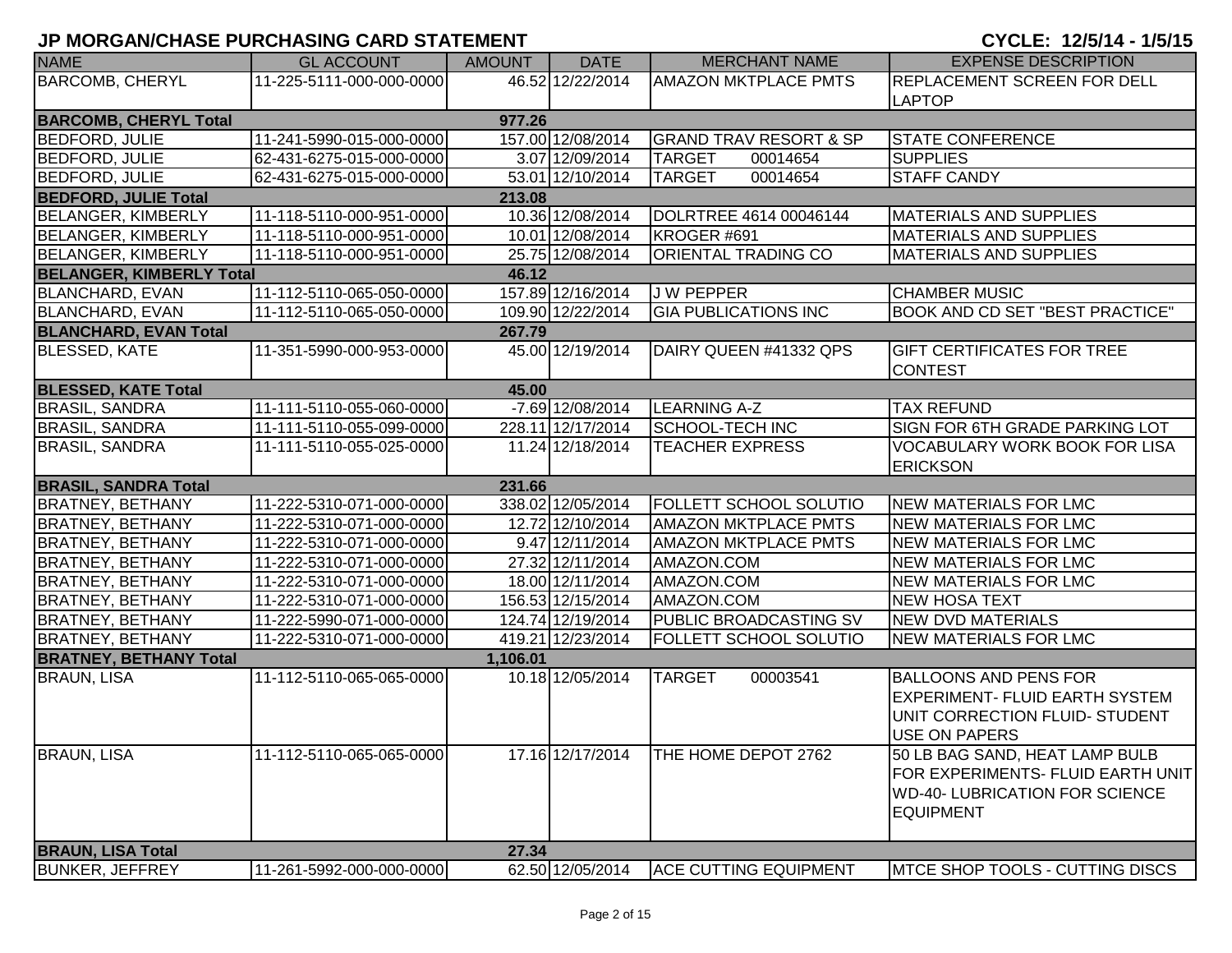| <b>NAME</b>                                    | <b>GL ACCOUNT</b>        | <b>AMOUNT</b> | <b>DATE</b>         | <b>MERCHANT NAME</b>             | <b>EXPENSE DESCRIPTION</b>                              |
|------------------------------------------------|--------------------------|---------------|---------------------|----------------------------------|---------------------------------------------------------|
| <b>BUNKER, JEFFREY</b>                         | 11-261-5993-000-000-0000 |               | 226.19 12/09/2014   | <b>BADER AND SONS CO.</b>        | <b>GRNDS PARTS FOR NEW GATOR</b>                        |
|                                                |                          |               |                     |                                  | <b>PLOWS</b>                                            |
| <b>BUNKER, JEFFREY</b>                         | 11-261-5993-000-000-0000 |               | 726.00 12/09/2014   | HAROLDS FRAME SHOP INC           | <b>GRNDS PARTS FOR NEW PLOWS</b>                        |
| <b>BUNKER, JEFFREY</b>                         | 11-261-5993-000-000-0000 |               | 438.00 12/09/2014   | <b>TEX JACOBSEN</b>              | <b>GRNDS SUPERSTAR REPAIR PARTS</b>                     |
| <b>BUNKER, JEFFREY</b>                         | 11-261-5992-071-000-0000 |               | 60.08 12/09/2014    | <b>WW GRAINGER</b>               | <b>HS GAS CAN</b>                                       |
| <b>BUNKER, JEFFREY</b>                         | 11-261-5992-012-000-0000 |               | 120.16 12/09/2014   | <b>WW GRAINGER</b>               | OH GAS CANS                                             |
| <b>BUNKER, JEFFREY</b>                         | 11-261-5992-065-000-0000 |               | 5.46 12/10/2014     | <b>FASTENAL COMPANY01</b>        | <b>MS LONG JUMP REPAIR</b>                              |
| <b>BUNKER, JEFFREY</b>                         | 11-261-5992-000-000-0000 |               | 49.88 12/10/2014    | THE HOME DEPOT 2737              | <b>MTCE SHOP TOOLS</b>                                  |
| <b>BUNKER, JEFFREY</b>                         | 11-261-5992-065-000-0000 |               | 18.32 12/10/2014    | THE HOME DEPOT 2737              | MS LONG JUMP BOARD REPAIR                               |
| <b>BUNKER, JEFFREY</b>                         | 11-261-5992-000-000-0000 |               | 55.96 12/10/2014    | THE HOME DEPOT 2762              | MTCE TOOLS, TRUCK SUPPLIES                              |
| <b>BUNKER, JEFFREY</b>                         | 11-261-5992-065-000-0000 |               | 28.98 12/10/2014    | THE HOME DEPOT 2762              | <b>MS LONG JUMP BOARD REPAIR</b>                        |
| <b>BUNKER, JEFFREY</b>                         | 11-261-5992-000-000-0000 |               | 194.94 12/15/2014   | COMPLETE BATTERY SOURC           | <b>MTCE AUTO CHGR</b>                                   |
| <b>BUNKER, JEFFREY</b>                         | 11-261-5992-005-000-0000 |               | 243.69 12/17/2014   | <b>GANDER MOUNTAIN</b>           | <b>MTCE BUNKER WINTER UNIFORM</b>                       |
| <b>BUNKER, JEFFREY</b>                         | 11-261-5992-065-000-0000 |               | 119.80 12/18/2014   | <b>COUGAR SALES &amp; RENTAL</b> | <b>MS ASPHALT PATCH</b>                                 |
| <b>BUNKER, JEFFREY</b>                         | 11-261-5992-005-000-0000 |               | 50.04 12/18/2014    | THE HOME DEPOT 2737              | <b>MTCE SHOP TOOLS</b>                                  |
| <b>BUNKER, JEFFREY</b>                         | 11-261-5993-000-000-0000 |               | 8.67 12/19/2014     | THE HOME DEPOT 2737              | <b>GRNDS EQUIPMENT REPAIR</b>                           |
| <b>BUNKER, JEFFREY</b>                         | 11-261-5993-000-000-0000 |               | 10.32 12/19/2014    | THE HOME DEPOT 2737              | <b>GRNDS EQUIPMENT REPAIR</b>                           |
| <b>BUNKER, JEFFREY</b>                         | 11-261-5993-000-000-0000 |               | 251.06 12/22/2014   |                                  | MARKS OUTDOOR POWER EQ GRNDS Z MOWER SERVICE PARTS,     |
|                                                |                          |               |                     |                                  | <b>SUMMER EQUIPMENT PARTS</b>                           |
| <b>BUNKER, JEFFREY Total</b>                   |                          | 2,670.05      |                     |                                  |                                                         |
| <b>BURKHARDT, LORETTA</b>                      | 62-431-6415-065-000-0000 |               | 96.00 12/24/2014    | <b>LIGHT SOURCE INC</b>          | <b>LIGHTING</b>                                         |
| <b>BURKHARDT, LORETTA Total</b>                |                          | 96.00         |                     |                                  |                                                         |
| <b>CABBLE, WHITNEY</b>                         | 11-118-5110-000-000-3430 |               | 41.59 12/08/2014    | MICHAELS STORES 5732             | <b>SUPPLIES</b>                                         |
| <b>CABBLE, WHITNEY</b>                         | 11-118-5110-000-000-3430 |               | 60.00 12/08/2014    | <b>SCHOLASTIC BOOK CLUB</b>      | <b>SUPPLIES</b>                                         |
| <b>CABBLE, WHITNEY Total</b>                   |                          | 101.59        |                     |                                  |                                                         |
| CHRISTOPOULOS, COURTNI11-118-5110-000-951-0000 |                          |               | 12.47 12/18/2014    | KROGER #670                      | CHOICE TIME EXPERIMENT MATERIALS                        |
| CHRISTOPOULOS, COURTN111-118-5110-000-951-0000 |                          |               | 41.00 12/19/2014    | DOLRTREE 5047 00050476           | <b>HOLIDAY PARTY MATERIALS</b>                          |
| <b>CHRISTOPOULOS, COURTNEY Total</b>           |                          | 53.47         |                     |                                  |                                                         |
| CIANCIO, WANDA                                 | 11-225-5111-000-000-0000 |               | 21.98 12/16/2014    | <b>AMAZON MKTPLACE PMTS</b>      | <b>COVERS FOR NEXUS 7 TABLETS</b>                       |
| <b>CIANCIO, WANDA Total</b>                    |                          | 21.98         |                     |                                  |                                                         |
| CIANFERRA, LINDA                               | 11-131-5110-000-000-6710 |               | 1,949.50 12/08/2014 | PRINTNOLOGY, INC. RETA           | POSTAGE FOR ALT & ADULT ED                              |
|                                                |                          |               |                     |                                  | <b>MARKETING PIECE</b>                                  |
| CIANFERRA, LINDA                               | 11-132-5210-000-912-3310 |               | 18.50 12/11/2014    | NEW READERS PRESS                | <b>SOCIAL STUDY PREP HANDBOOK</b>                       |
| <b>CIANFERRA, LINDA Total</b>                  |                          | 1,968.00      |                     |                                  |                                                         |
| <b>CLARK, KIM</b>                              | 11-222-5410-055-000-0000 |               | 300.91 12/05/2014   | <b>DEMCO INC</b>                 | <b>BOOK COVERS FOR BOOKS IN MEDIA</b><br><b>CENTERS</b> |
| CLARK, KIM                                     | 11-222-5310-055-000-0000 |               | 9.38 12/08/2014     | AMAZON.COM                       | <b>MEDIA CENTER BOOKS</b>                               |
| <b>CLARK, KIM</b>                              | 11-222-5310-055-000-0000 |               | 54.64 12/10/2014    | AMAZON.COM                       | <b>BOOKS FOR MEDIA CENTER</b>                           |
| CLARK, KIM                                     | 11-222-5310-055-000-0000 |               | 9.08 12/10/2014     | AMAZON.COM                       | <b>BOOKS FOR MEDIA CENTER</b>                           |
| CLARK, KIM                                     | 11-222-5410-055-000-0000 |               | 109.00 12/12/2014   | SCHOLASTIC INC. KEY 6            | <b>BOOKS FOR MEDIA CENTER</b>                           |
| CLARK, KIM                                     | 11-222-5310-055-000-0000 |               | 27.90 12/15/2014    | <b>AMAZON MKTPLACE PMTS</b>      | <b>BOOKS FOR MEDIA CENTER</b>                           |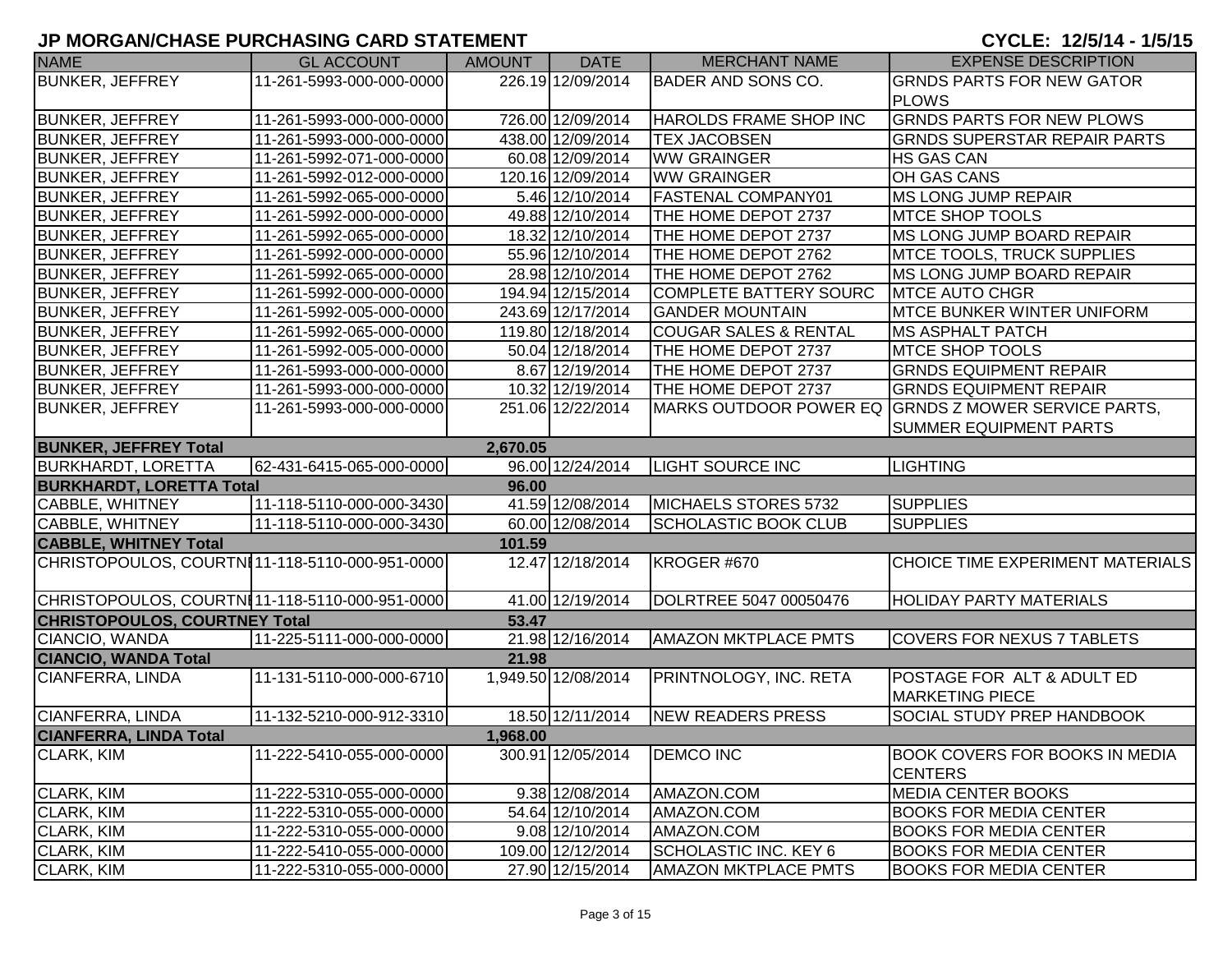| <b>NAME</b>                  | <b>GL ACCOUNT</b>        | <b>AMOUNT</b> | <b>DATE</b>          | <b>MERCHANT NAME</b>          | <b>EXPENSE DESCRIPTION</b>                     |
|------------------------------|--------------------------|---------------|----------------------|-------------------------------|------------------------------------------------|
| <b>CLARK, KIM</b>            | 11-222-5310-055-000-0000 |               | 13.98 12/15/2014     | AMAZON.COM                    | <b>BOOKS FOR MEDIA CENTER</b>                  |
| CLARK, KIM                   | 11-222-5310-055-000-0000 |               | 593.91 12/15/2014    | <b>SCHOLASTIC BOOK FAIRS</b>  | <b>BOOKS FOR MEDIA CENTER</b>                  |
| CLARK, KIM                   | 11-222-5310-055-000-0000 |               | 23.96 12/16/2014     | AMAZON.COM                    | <b>BOOKS FOR MEDIA CENTER</b>                  |
| CLARK, KIM                   | 11-222-5310-055-000-0000 |               | 9.78 12/22/2014      | AMAZON.COM                    | <b>BOOKS FOR MEDIA CENTER</b>                  |
| <b>CLARK, KIM Total</b>      |                          | 1,152.54      |                      |                               |                                                |
| <b>COOLMAN, ROBERT</b>       | 11-261-5992-000-000-0000 |               | 66.10 12/05/2014     | CONSERVA ELECTRIC SUPP        | <b>ESB SIGN BALLAST</b>                        |
| <b>COOLMAN, ROBERT</b>       | 11-261-5992-000-000-0000 |               | 351.45 12/12/2014    | <b>AMERICAN TIME</b>          | <b>IMTCE STOCK CLOCK MOTORS</b>                |
| <b>COOLMAN, ROBERT</b>       | 11-261-5992-005-000-0000 |               | 280.00 12/15/2014    | CONSERVA ELECTRIC SUPP        | MTCE EXTERNAL LIGHT OVER DOOR #1               |
| <b>COOLMAN, ROBERT</b>       | 11-261-5992-000-000-0000 |               | 1,272.40 12/17/2014  | CONSERVA ELECTRIC SUPP        | <b>MTCE STOCK BALLASTS</b>                     |
| <b>COOLMAN, ROBERT</b>       | 11-261-5992-071-000-0000 |               | 243.91 12/19/2014    | <b>CITY ELECTRIC SUPPLY</b>   | <b>HS OUTAKES CAFE WIRE &amp; MISC.</b>        |
| <b>COOLMAN, ROBERT</b>       | 11-261-5992-000-000-0000 |               | 90.85 12/23/2014     | <b>CITY ELECTRIC SUPPLY</b>   | <b>MTCE STOCK</b>                              |
| <b>COOLMAN, ROBERT</b>       | 11-261-5992-071-000-0000 |               | 74.08 12/23/2014     | <b>CITY ELECTRIC SUPPLY</b>   | <b>HS KITCHEN</b>                              |
| <b>COOLMAN, ROBERT</b>       | 11-261-5992-000-000-0000 |               | 29.94 12/29/2014     | THE HOME DEPOT 2737           | <b>HS YOGURT STAND</b>                         |
| <b>COOLMAN, ROBERT</b>       | 11-261-5992-000-000-0000 |               | 14.98 12/29/2014     | THE HOME DEPOT 2737           | <b>MTCE VAN TOOL</b>                           |
| <b>COOLMAN, ROBERT</b>       | 11-261-5992-000-000-0000 |               | 599.48 12/30/2014    | CONSERVA ELECTRIC SUPP        | <b>MTCE STOCK BALLASTS</b>                     |
| <b>COOLMAN, ROBERT</b>       | 11-261-5992-071-000-0000 |               | 132.33 12/31/2014    | <b>CITY ELECTRIC SUPPLY</b>   | <b>HS GENERATOR FEED FUSE</b>                  |
| <b>COOLMAN, ROBERT Total</b> |                          | 3,155.52      |                      |                               |                                                |
| <b>DIATIKAR, CHRISTINE</b>   | 62-431-6169-071-000-0000 |               | 3,500.00 12/08/2014  | <b>MUSIC THEATRE INTERNAT</b> | <b>WEST SIDE STORY</b>                         |
| <b>DIATIKAR, CHRISTINE</b>   | 62-431-6187-061-000-0000 |               | 2,140.00 12/08/2014  | <b>RENAISSANCE HOTELS</b>     | <b>GIRLS SWIM BANQUET</b>                      |
| <b>DIATIKAR, CHRISTINE</b>   | 62-431-6099-000-000-0000 |               | 2,505.00 12/11/2014  | IN *TECHSHOP DETROIT          | <b>ROBOTICS CLASSES</b>                        |
| <b>DIATIKAR, CHRISTINE</b>   | 62-431-6099-000-000-0000 |               | 1,537.50 12/11/2014  | IN *TECHSHOP DETROIT          | <b>ROBOTICS CLASSES</b>                        |
| <b>DIATIKAR, CHRISTINE</b>   | 62-431-6187-061-000-0000 |               | $-24.40$ 12/11/2014  | <b>RENAISSANCE HOTELS</b>     | <b>GIRLS SWIM BANQUET</b>                      |
| <b>DIATIKAR, CHRISTINE</b>   | 11-271-5710-000-000-0000 |               | 19,561.13 12/12/2014 | CORRIGAN OIL #2 - BRI         | 7500 GALS OF DIESEL                            |
| <b>DIATIKAR, CHRISTINE</b>   | 41-456-6422-018-325-0014 |               | 14,012.00 12/15/2014 | <b>SCANTRON CORPORATION</b>   | <b>IMAGING SCANNERS</b>                        |
| <b>DIATIKAR, CHRISTINE</b>   | 41-456-6422-001-325-0014 |               | 7,006.00 12/15/2014  | <b>SCANTRON CORPORATION</b>   | <b>IMAGING SCANNER</b>                         |
| <b>DIATIKAR, CHRISTINE</b>   | 11-113-7904-071-000-0000 |               | 16,140.00 12/15/2014 | <b>SCHOOLCRAFT WEB PAY</b>    | <b>FALL DUAL ENROLLMENT</b>                    |
| <b>DIATIKAR, CHRISTINE</b>   | 11-241-5910-055-000-0000 |               | 15.00 12/18/2014     | <b>DUNCAN DISPOSAL SYSTEM</b> | PO 27912, RECYCLING CART                       |
| <b>DIATIKAR, CHRISTINE</b>   | 62-431-6176-071-000-0000 |               | 50.00 12/18/2014     | <b>DUNCAN DISPOSAL SYSTEM</b> | PO 27214-11/14                                 |
| DIATIKAR, CHRISTINE          | 11-113-5210-071-414-0000 |               | 194.81 12/18/2014    | <b>FOLLETT SCHOOL SOLUTIO</b> | PO 28029-HISTORY OF THE MODERN<br><b>WORLD</b> |
| <b>DIATIKAR, CHRISTINE</b>   | 11-113-5210-071-414-0000 |               | 2,922.15 12/18/2014  | FOLLETT SCHOOL SOLUTIO        | PO 28029-HISTORY OF THE MODERN<br><b>WORLD</b> |
| <b>DIATIKAR, CHRISTINE</b>   | 11-113-5210-071-414-0000 |               | 389.62 12/18/2014    | <b>FOLLETT SCHOOL SOLUTIO</b> | PO 28029-HISTORY OF THE MODERN<br><b>WORLD</b> |
| <b>DIATIKAR, CHRISTINE</b>   | 11-113-5210-071-414-0000 |               | 97.40 12/18/2014     | <b>FOLLETT SCHOOL SOLUTIO</b> | PO 28029-HISTORY OF THE MODERN<br><b>WORLD</b> |
| <b>DIATIKAR, CHRISTINE</b>   | 11-113-5210-071-414-0000 |               | 389.62 12/18/2014    | <b>FOLLETT SCHOOL SOLUTIO</b> | PO 28029-HISTORY OF THE MODERN<br><b>WORLD</b> |
| <b>DIATIKAR, CHRISTINE</b>   | 11-113-5210-071-099-0000 |               | 5,527.69 12/18/2014  | <b>FOLLETT SCHOOL SOLUTIO</b> | PO 28038-VARIOUS                               |
| <b>DIATIKAR, CHRISTINE</b>   | 11-113-5210-071-099-0000 |               | 1,623.60 12/18/2014  | <b>FOLLETT SCHOOL SOLUTIO</b> | PO 28038-PHYSICS                               |
| <b>DIATIKAR, CHRISTINE</b>   | 11-113-5210-071-099-0000 |               | 198.00 12/18/2014    | <b>FOLLETT SCHOOL SOLUTIO</b> | PO 28038-ALEGEBRA                              |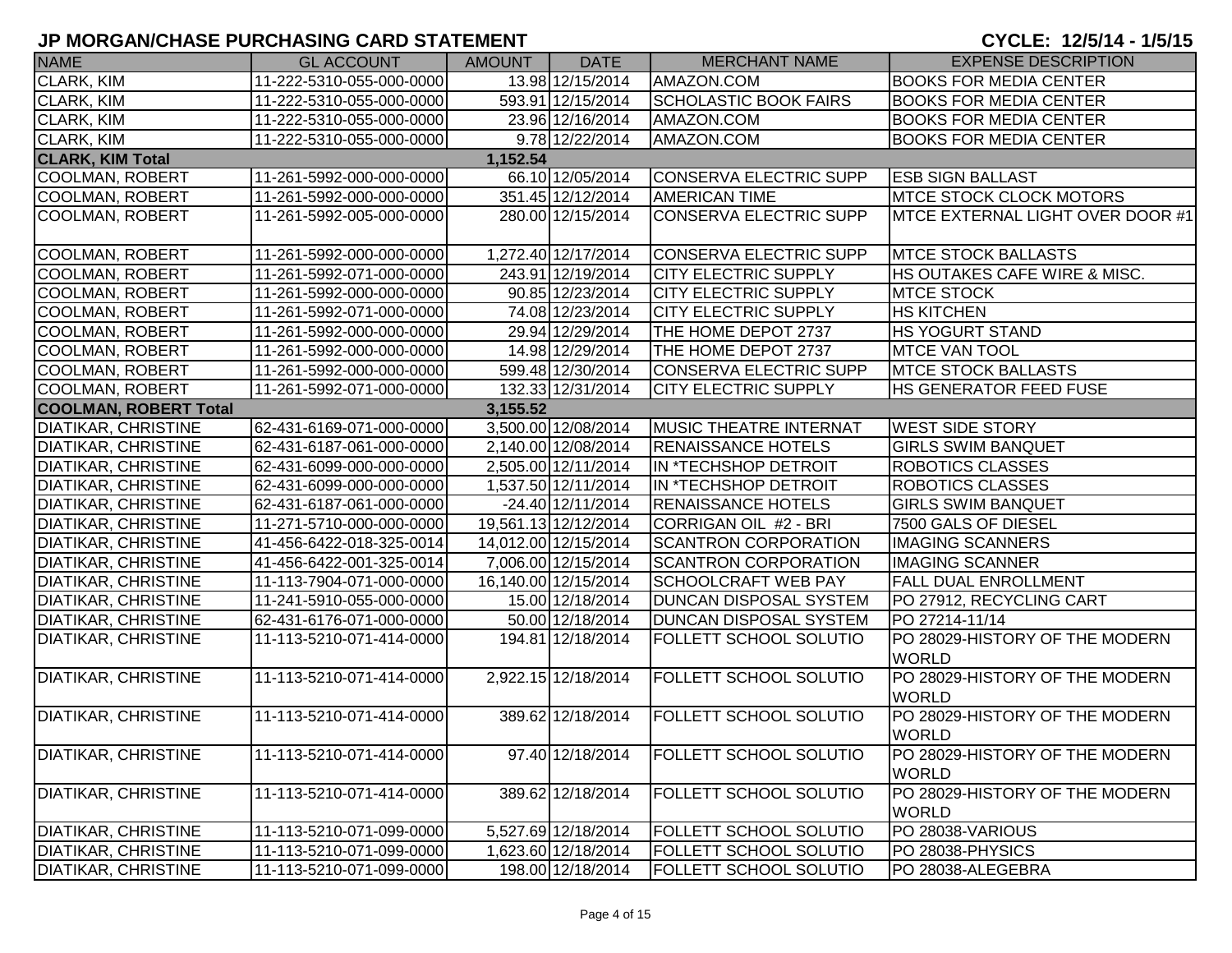| <b>NAME</b>                      | <b>GL ACCOUNT</b>        | <b>AMOUNT</b> | <b>DATE</b>         | <b>MERCHANT NAME</b>          | <b>EXPENSE DESCRIPTION</b>                       |
|----------------------------------|--------------------------|---------------|---------------------|-------------------------------|--------------------------------------------------|
| <b>DIATIKAR, CHRISTINE</b>       | 11-113-5210-071-414-0000 |               | 194.81 12/18/2014   | <b>FOLLETT SCHOOL SOLUTIO</b> | PO 28029-HISTORY OF THE MODERN                   |
|                                  |                          |               |                     |                               | <b>WORLD</b>                                     |
| <b>DIATIKAR, CHRISTINE</b>       | 11-293-4910-000-000-0000 |               | 3,159.55 12/18/2014 | PLYMOUTH NOVI 155             | <b>10/14 TRAINING SERVICES</b>                   |
| <b>DIATIKAR, CHRISTINE</b>       | 62-431-6184-061-000-0000 |               | 110.00 12/18/2014   | <b>SERVICE SPORTS INC</b>     | PO 27902-WHIFFLE BALLS                           |
| <b>DIATIKAR, CHRISTINE</b>       | 41-452-3190-013-000-0014 |               | 2,927.50 12/18/2014 | <b>SOIL AND MATERIALS ENG</b> | <b>GEOTECH EVALUATION FOR ADDITION</b>           |
|                                  |                          |               |                     |                               |                                                  |
| <b>DIATIKAR, CHRISTINE</b>       | 41-452-3190-014-000-0014 |               | 2,927.50 12/18/2014 | <b>SOIL AND MATERIALS ENG</b> | <b>GEOTECH EVALUATION FOR ADDITION</b>           |
|                                  |                          |               |                     |                               |                                                  |
| <b>DIATIKAR, CHRISTINE</b>       | 41-452-3190-015-000-0014 |               | 2,927.50 12/18/2014 | SOIL AND MATERIALS ENG        | <b>GEOTECH EVALUATION FOR ADDITION</b>           |
| <b>DIATIKAR, CHRISTINE</b>       | 41-452-3190-022-000-0014 |               | 2,927.50 12/18/2014 | <b>SOIL AND MATERIALS ENG</b> | <b>GEOTECH EVALUATION FOR ADDITION</b>           |
|                                  |                          |               |                     |                               |                                                  |
| <b>DIATIKAR, CHRISTINE</b>       | 62-431-6501-014-000-0000 |               | 2,497.78 12/19/2014 | <b>FOLLETT SCHOOL SOLUTIO</b> | PO 28213-BOOKS FROM PTO                          |
| <b>DIATIKAR, CHRISTINE</b>       | 11-111-5110-055-099-0000 |               | 322.40 12/19/2014   | SSI*SCHOOL SPECIALTY          | PO 28091-FACIAL TISSUE                           |
| <b>DIATIKAR, CHRISTINE</b>       | 41-456-6420-001-000-0014 |               | 362.74 12/19/2014   | STAPLS7128911715000001        | <b>FILE CABINET FOR CP14 PROJECT</b>             |
| <b>DIATIKAR, CHRISTINE</b>       | 11-293-5990-000-000-0000 |               | 72.00 12/22/2014    | <b>TEAM SPORTS</b>            | PO 28323-SCOREBOOKS                              |
| <b>DIATIKAR, CHRISTINE</b>       | 11-293-7910-000-000-0000 |               | 564.00 12/22/2014   | <b>TEAM SPORTS</b>            | PO 28322-AIR COMPRESSOR                          |
| <b>DIATIKAR, CHRISTINE</b>       | 62-431-6172-061-000-0000 |               | 840.00 12/22/2014   | <b>TEAM SPORTS</b>            | PO 28191-HOODIES                                 |
| <b>DIATIKAR, CHRISTINE Total</b> |                          | 97,618.40     |                     |                               |                                                  |
| <b>DINKELMANN, KATY</b>          | 62-431-6186-071-000-0000 |               | 157.46 12/17/2014   | PAPA JOHN'S #01395            | PIZZA FOR THE STUDENT COUNCIL                    |
|                                  |                          |               |                     |                               | <b>HOLIDAY PARTY</b>                             |
| <b>DINKELMANN, KATY Total</b>    |                          | 157.46        |                     |                               |                                                  |
| DRAGOO, MICHAEL                  | 11-261-4910-011-000-0000 |               | 4,350.00 12/08/2014 | <b>REDFORD LOCK COMPANY I</b> | VO ROOM 27                                       |
| <b>DRAGOO, MICHAEL</b>           | 11-261-5992-001-000-0000 |               | 76.00 12/08/2014    | <b>REDFORD LOCK COMPANY I</b> | <b>ESB KEYS FOR DESKS</b>                        |
| DRAGOO, MICHAEL                  | 11-261-5992-000-000-0000 |               | 96.74 12/09/2014    | <b>WW GRAINGER</b>            | <b>MTCE TRUCK TOOL</b>                           |
| DRAGOO, MICHAEL                  | 11-261-5992-065-000-0000 |               | 174.17 12/12/2014   | <b>COCHRANE SUPPLY AND EN</b> | MS AHU-H4 LOW LIMIT                              |
| DRAGOO, MICHAEL                  | 11-261-5992-012-000-0000 |               | 46.91 12/15/2014    | <b>COCHRANE SUPPLY AND EN</b> | OH OUTDOOR AIR SENSOR                            |
| <b>DRAGOO, MICHAEL</b>           | 11-261-5992-000-000-0000 |               | 324.26 12/15/2014   | <b>VICTORY PACKAGING LP</b>   | <b>MTCE BOXES</b>                                |
| DRAGOO, MICHAEL                  | 11-261-5992-055-000-0000 |               | 256.00 12/19/2014   | <b>REDFORD LOCK COMPANY I</b> | NM 5 & 6 UNIVENT LOCKS                           |
| DRAGOO, MICHAEL                  | 11-261-5992-071-000-0000 |               | 1,216.00 12/29/2014 | <b>BASS</b>                   | <b>HS VAV'S</b>                                  |
| DRAGOO, MICHAEL                  | 11-261-5992-000-000-0000 |               | 1,620.00 12/29/2014 | <b>BASS</b>                   | <b>MTCE STOCK TX</b>                             |
| <b>DRAGOO, MICHAEL Total</b>     |                          | 8,160.08      |                     |                               |                                                  |
| <b>FALLONE, MARIA</b>            | 11-111-5110-014-025-0000 |               | 160.00 12/08/2014   | <b>KLALABORATORIES</b>        | <b>SERVICE TO THE GYM PA SYSTEM</b>              |
| FALLONE, MARIA                   | 11-111-5110-014-060-0000 |               | 46.20 12/11/2014    | AMAZON.COM                    | <b>BOOKS FOR STAFF</b>                           |
| <b>FALLONE, MARIA</b>            | 11-111-5110-014-025-0000 |               | 446.29 12/15/2014   | <b>MOLLY HAWKINS HOUSE IN</b> | <b>DRAWING PAPER FOR ART</b><br><b>CLASSROOM</b> |
| <b>FALLONE, MARIA</b>            | 62-431-6275-014-000-0000 |               | 7.00 12/19/2014     | <b>LGA HALLMARK 22</b>        | THANK YOUS FOR THE BUS DRIVERS                   |
| <b>FALLONE, MARIA</b>            | 11-111-5110-014-060-0000 |               | 219.00 12/23/2014   | <b>RESOUCES FOR EDUCATORS</b> | <b>HOME &amp; SCHOOL CONNECTION FOR</b>          |
|                                  |                          |               |                     |                               | NEXT YEAR 2015-2016                              |
| <b>FALLONE, MARIA Total</b>      |                          | 878.49        |                     |                               |                                                  |
| <b>FRANK, KELLY</b>              | 11-118-5110-000-951-0000 |               | 18.50 12/08/2014    | <b>SCHOLASTIC BOOK CLUB</b>   | <b>BOOKS</b>                                     |
| <b>FRANK, KELLY</b>              | 11-118-3220-000-951-0000 |               | 40.00 12/15/2014    | <b>OAKLAND SCHOOLS-RC INT</b> | CONFERENCE                                       |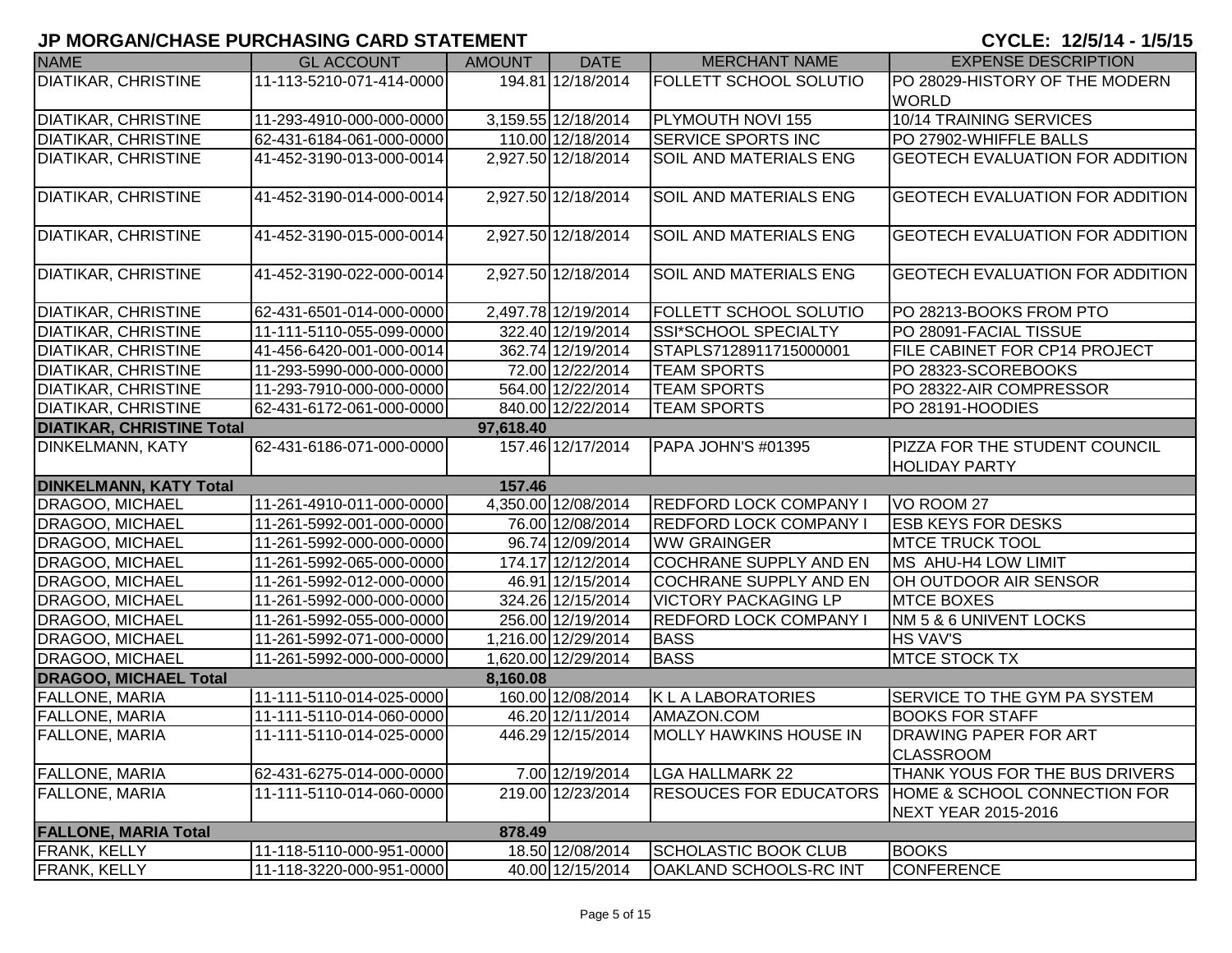## **JP MORGAN/CHASE PURCHASING CARD STATEMENT**

CYCLE: 12/5/14 - 1/5/15

| <b>NAME</b>                                    | <b>GL ACCOUNT</b>        | <b>AMOUNT</b> | <b>DATE</b>       | <b>MERCHANT NAME</b>                       | <b>EXPENSE DESCRIPTION</b>                                                      |
|------------------------------------------------|--------------------------|---------------|-------------------|--------------------------------------------|---------------------------------------------------------------------------------|
| <b>FRANK, KELLY</b>                            | 11-118-5110-000-000-3430 |               | 29.00 12/17/2014  | DOLRTREE 275 00002758                      | <b>SUPPLIES</b>                                                                 |
| FRANK, KELLY                                   | 11-118-5110-000-000-3430 |               | 11.24 12/22/2014  | LAKESHORE LEARNING #45                     | <b>SUPPLIES</b>                                                                 |
| FRANK, KELLY                                   | 11-118-5110-000-000-3430 |               | 21.00 12/24/2014  | DOLRTREE 179 00001792                      | <b>SUPPLIES</b>                                                                 |
| FRANK, KELLY                                   | 11-118-5110-000-000-3430 |               | 74.97 12/26/2014  | <b>LAKESHORE LEARNING #45</b>              | <b>SUPPLIES</b>                                                                 |
| <b>FRANK, KELLY</b>                            | 11-118-5110-000-000-3430 |               | 43.00 12/30/2014  | DOLRTREE 3806 00038067                     | <b>SUPPLIES</b>                                                                 |
| FRANK, KELLY                                   | 11-118-5110-000-000-3430 |               | 22.96 01/05/2015  | VGS #1936                                  | <b>SUPPLIES</b>                                                                 |
| <b>FRANK, KELLY Total</b>                      |                          | 260.67        |                   |                                            |                                                                                 |
| FULAR, JAMES                                   | 11-261-5992-071-000-0000 |               | 224.18 12/05/2014 | <b>BADER AND SONS CO.</b>                  | HS POLY CUTTING EDGES FOR GATOR                                                 |
| FULAR, JAMES                                   | 11-261-5992-065-000-0000 |               | 224.18 12/05/2014 | <b>BADER AND SONS CO.</b>                  | MS POLY CUTTING EDGES FOR GATOR                                                 |
| FULAR, JAMES                                   | 11-261-3220-000-000-0000 |               | 795.00 12/11/2014 | <b>MICHIGAN TURFGRASS FOU</b>              | <b>IMTCE CONTINUING ED CLASSES FOR</b><br><b>FULAR, BUNKER &amp; NESMITH</b>    |
| FULAR, JAMES                                   | 11-261-5993-000-000-0000 |               | 57.40 12/17/2014  | KNIGHTS AUTO SUPPLY IN                     | <b>GRNDS TRAC VAC PARTS</b>                                                     |
| <b>FULAR, JAMES</b>                            | 11-261-5993-000-000-0000 |               | 315.28 12/18/2014 | POWER EQUIPMENT DIRECT                     | <b>GRNDS HOSE FOR GOOSEN</b>                                                    |
| <b>FULAR, JAMES</b>                            | 11-261-5993-055-000-0000 |               | 399.00 12/22/2014 | MARKS OUTDOOR POWER EQ NM5 BACKPACK BLOWER |                                                                                 |
| <b>FULAR, JAMES</b>                            | 11-261-5993-012-000-0000 |               | 450.00 12/22/2014 | MARKS OUTDOOR POWER EQ OH SNOWTHROWER      |                                                                                 |
| <b>FULAR, JAMES</b>                            | 11-261-5993-014-000-0000 |               | 450.00 12/22/2014 | MARKS OUTDOOR POWER EQ PV SNOWTHROWER      |                                                                                 |
| <b>FULAR, JAMES Total</b>                      |                          | 2,915.04      |                   |                                            |                                                                                 |
| FURLOW, SETH                                   | 11-113-5110-071-065-0000 |               | 14.99 12/08/2014  | <b>PUBLIC BROADCASTING SV</b>              | MOVIE-DIALOGUES COURSE                                                          |
| FURLOW, SETH                                   | 11-113-5110-071-065-0000 |               | 33.75 12/10/2014  | <b>FLINN SCIENTIFIC, I</b>                 | ELECTROLYSIS OF WATER LAB                                                       |
| <b>FURLOW, SETH</b>                            | 11-113-5110-071-414-0000 |               | 19.78 12/10/2014  | LOWES #01847*                              | <b>IB BIO O2 EXTRACTION LAB</b>                                                 |
| FURLOW, SETH                                   | 11-113-5110-071-065-0000 |               | 33.20 12/12/2014  | THE HOME DEPOT 2744                        | <b>RELATIVE MASS LAB-CHEM</b>                                                   |
| <b>FURLOW, SETH</b>                            | 11-113-5110-071-414-0000 |               | 33.62 12/22/2014  | BUSCH'S #1205                              | <b>IB BIO DNA EXTRACTION LAB</b>                                                |
| <b>FURLOW, SETH</b>                            | 11-113-5110-071-414-0000 |               | 100.76 12/31/2014 | <b>FLINN SCIENTIFIC, I</b>                 | IB INTERNAL ASSESSMENT MATERIALS                                                |
| <b>FURLOW, SETH Total</b>                      |                          | 236.10        |                   |                                            |                                                                                 |
| GILMORE, MEGAN                                 | 11-118-5110-000-951-0000 |               | 11.47 12/09/2014  | <b>HILLERS MARKET</b>                      | <b>TEACHING SUPPLIES</b>                                                        |
| <b>GILMORE, MEGAN</b>                          | 11-118-5110-000-951-0000 |               | 15.12 12/10/2014  | MICHAELS STORES 3744                       | <b>TEACHING SUPPLIES</b>                                                        |
| <b>GILMORE, MEGAN Total</b>                    |                          | 26.59         |                   |                                            |                                                                                 |
| GONZALEZ-SHEERAN, MAR062-431-6263-065-000-0000 |                          |               | 413.65 12/05/2014 | <b>SUPERIOR DISTRIBUTING</b>               | <b>SCIENCE FAIR BOARDS FOR STUDENT</b><br><b>DISPLAYS; PAID FOR BY STUDENTS</b> |
| GONZALEZ-SHEERAN, MAR062-431-6263-065-000-0000 |                          |               | 5.94 01/05/2015   | JOANN ETC #1933                            | <b>SCIENCE FAIR SUPPLIES FOR JUDGES</b>                                         |
| GONZALEZ-SHEERAN, MARQ62-431-6263-065-000-0000 |                          |               | 120.00 01/05/2015 | <b>KOHL'S #0009</b>                        | <b>THANK YOU GIFTS FOR VOLUNTEER</b><br><b>JUDGES</b>                           |
| <b>GONZALEZ-SHEERAN, MARGARET Total</b>        |                          | 539.59        |                   |                                            |                                                                                 |
| <b>GORDON, BRIAN</b>                           | 62-431-6104-061-000-0000 |               | 63.54 12/05/2014  | MEIJER INC #057<br>Q <sub>01</sub>         | <b>CHEER SUPPLIES</b>                                                           |
| <b>GORDON, BRIAN</b>                           | 62-431-6104-061-000-0000 |               | 100.00 12/08/2014 | COTTAGE INN PIZZA NOVI                     | <b>LUNCH FOR WORKERS</b>                                                        |
| <b>GORDON, BRIAN</b>                           | 62-431-6104-061-000-0000 |               | 36.42 12/08/2014  | PANERA BREAD #667                          | <b>BAGELS FOR CAPTAINS</b>                                                      |
| <b>GORDON, BRIAN</b>                           | 62-431-6104-061-000-0000 |               | 29.66 12/08/2014  | PANERA BREAD #667                          | CHEER COMPETITIONS FOOD                                                         |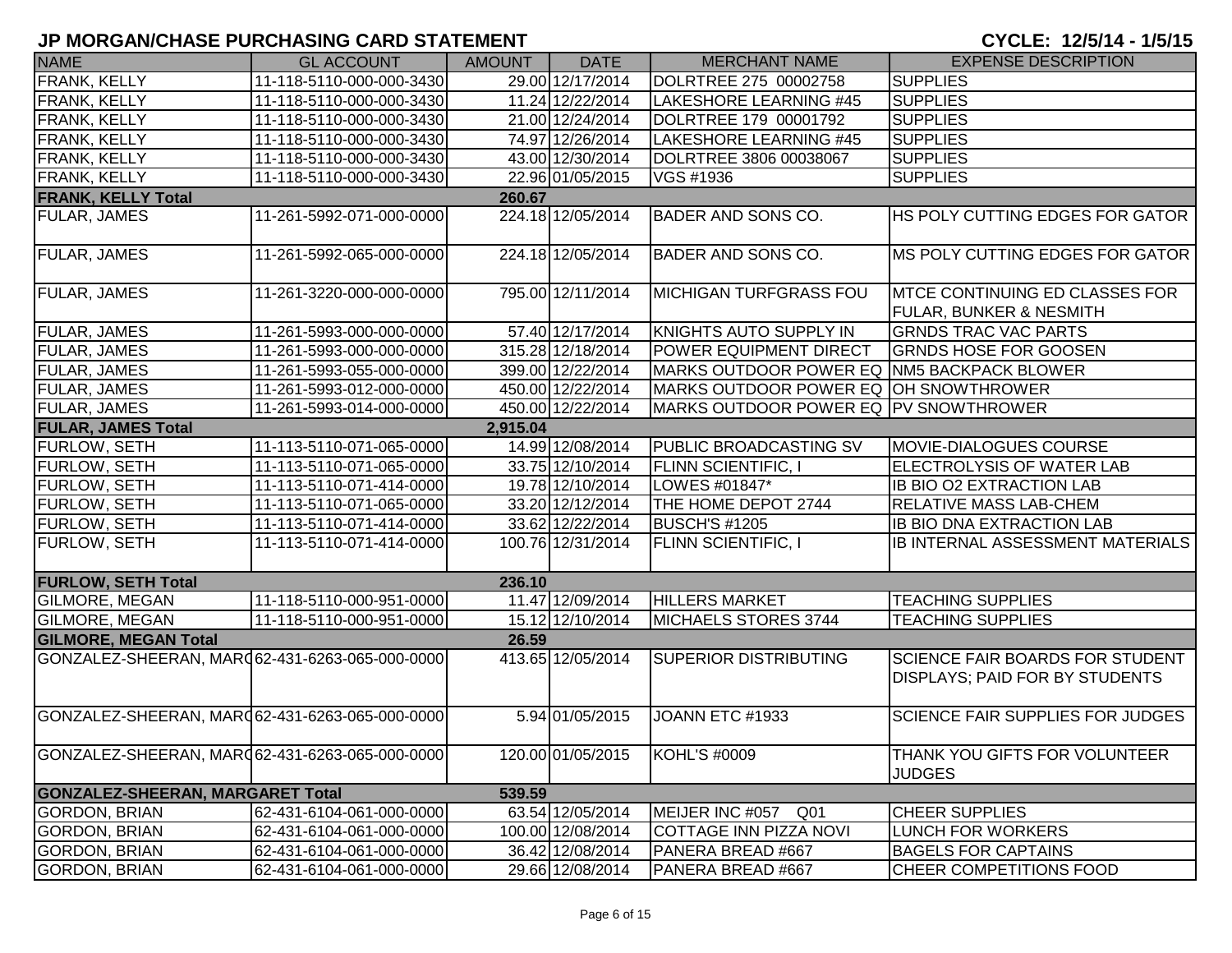|                                 | <u>U MURUMWUMULI URUMMUNU UMRD UTATLIMLINI</u> |               |                        |                               | 515E. 1207.7 107.0                |
|---------------------------------|------------------------------------------------|---------------|------------------------|-------------------------------|-----------------------------------|
| <b>NAME</b>                     | <b>GL ACCOUNT</b>                              | <b>AMOUNT</b> | <b>DATE</b>            | <b>MERCHANT NAME</b>          | <b>EXPENSE DESCRIPTION</b>        |
| <b>GORDON, BRIAN</b>            | 62-431-6104-061-000-0000                       |               | 154.95 12/09/2014      | DOMINO'S 1010                 | LUNCH FOR OFFICIALS               |
| <b>GORDON, BRIAN</b>            | 62-431-6128-061-000-0000                       |               | 167.04 12/10/2014      | <b>TRINITY INC</b>            | <b>BUS FOR SKI</b>                |
| <b>GORDON, BRIAN</b>            | 62-431-6128-061-000-0000                       |               | 575.00 12/10/2014      | <b>TRINTY COACH LLC</b>       | <b>SKI BUS</b>                    |
| <b>GORDON, BRIAN</b>            | 62-431-6104-061-000-0000                       |               | 191.43 12/11/2014      | CVS/PHARMACY #08262           | <b>GIFT CARDS</b>                 |
| <b>GORDON, BRIAN</b>            | 62-431-6104-061-000-0000                       |               | 109.89 12/11/2014      | CVS/PHARMACY #08262           | <b>GIFTS</b>                      |
| <b>GORDON, BRIAN</b>            | 62-431-6104-061-000-0000                       |               | $-116.48$ 12/11/2014   | CVS/PHARMACY #08262           | <b>CREDIT</b>                     |
| <b>GORDON, BRIAN</b>            | 62-431-6104-061-000-0000                       |               | 114.24 12/12/2014      | SAMSCLUB #6657                | <b>OFFICE SUPPLIES</b>            |
| <b>GORDON, BRIAN</b>            | 62-431-6104-061-000-0000                       |               | 46.53 12/15/2014       | <b>BENITOS PIZZA-NOVI</b>     | <b>DINNER FOR WORKERS</b>         |
| <b>GORDON, BRIAN</b>            | 62-431-6275-061-000-0000                       |               | 300.00 12/15/2014      | SURVEYMONKEY.COM              | SURVEY FOR DEPARTMENT             |
| <b>GORDON, BRIAN</b>            | 11-293-4120-000-000-0000                       |               | 3,740.00 12/16/2014    | <b>DAKTRONICS</b>             | <b>SCOREBOARD REPAIR</b>          |
| <b>GORDON, BRIAN</b>            | 11-293-4120-000-000-0000                       |               | $-1,335.00$ 12/17/2014 | <b>DAKTRONICS</b>             | <b>REFUND FOR PARTS</b>           |
| <b>GORDON, BRIAN</b>            | 11-293-4120-000-000-0000                       |               | 52.50 12/18/2014       | <b>DAKTRONICS</b>             | <b>BOARD REPAIR</b>               |
| <b>GORDON, BRIAN</b>            | 62-431-6128-061-000-0000                       |               | 400.00 12/18/2014      | HUDL                          | PROGRAM FOR VIDEO (SKI)           |
| <b>GORDON, BRIAN</b>            | 62-431-6104-061-000-0000                       |               | 87.94 12/19/2014       | SAMSCLUB #6657                | SUPPLIES FOR OFFICE               |
| <b>GORDON, BRIAN</b>            | 62-431-6104-061-000-0000                       |               | 63.86 12/22/2014       | <b>BENITOS PIZZA-NOVI</b>     | PIZZA FOR KIDS                    |
| <b>GORDON, BRIAN</b>            | 62-431-6104-061-000-0000                       |               | 29.02 12/22/2014       | <b>MARIA'S DELI</b>           | <b>LUNCH</b>                      |
| <b>GORDON, BRIAN</b>            | 62-431-6184-061-000-0000                       |               | 390.00 01/05/2015      | JOHNNY MAC S SPORTING         | <b>SOFTBALL EQUIPMENT</b>         |
| <b>GORDON, BRIAN Total</b>      |                                                | 5,200.54      |                        |                               |                                   |
| <b>GREBINSKI, KRISTEN</b>       | 62-431-6243-065-000-0000                       |               | 240.00 12/17/2014      | <b>TOBINS LAKE STUDIOS, I</b> | BACKDROP FOR WINTER CONCERT       |
| <b>GREBINSKI, KRISTEN</b>       | 62-431-6243-065-000-0000                       |               | 98.36 12/18/2014       | SAMSCLUB #6657                | AFTER GLOW                        |
| <b>GREBINSKI, KRISTEN</b>       | 62-431-6243-065-000-0000                       |               | 89.62 12/22/2014       | <b>HUNGRY HOWIES #38</b>      | 2ND HOUR PIZZA PARTY PAID FOR BY  |
|                                 |                                                |               |                        |                               | <b>CENTURY RESORCES</b>           |
| <b>GREBINSKI, KRISTEN</b>       | 62-431-6243-065-000-0000                       |               | 89.62 12/22/2014       | <b>HUNGRY HOWIES #38</b>      | 4TH HOUR PIZZA PARTY PAID FOR BY  |
|                                 |                                                |               |                        |                               | <b>CENTURY RESORCES</b>           |
| <b>GREBINSKI, KRISTEN Total</b> |                                                | 517.60        |                        |                               |                                   |
| HARRIS, CHRISTINE               | 62-431-6355-031-000-0000                       |               | 23.27 12/15/2014       | MEIJER INC #188 Q01           | WINTER HOLIDAY PARTY AND CRAFT    |
|                                 |                                                |               |                        |                               | <b>SUPPLIES</b>                   |
| <b>HARRIS, CHRISTINE Total</b>  |                                                | 23.27         |                        |                               |                                   |
| HARVEY, JENNIFER                | 11-113-5110-071-414-0000                       |               | 37.08 12/22/2014       | <b>BEST BUY MHT 00004176</b>  | <b>MOVIE AND SUPPLIES</b>         |
| HARVEY, JENNIFER                | 11-113-5110-071-414-0000                       |               | 10.44 12/22/2014       | <b>DBC*BLICK ART MATERIAL</b> | <b>SUPPLIES</b>                   |
| <b>HARVEY, JENNIFER Total</b>   |                                                | 47.52         |                        |                               |                                   |
| <b>HENDERSON, BETH</b>          | 11-252-5910-000-000-0000                       |               | 107.29 12/05/2014      | STAPLS7128168756000001        | <b>BUSINESS OFFICE SUPPLIES</b>   |
| <b>HENDERSON, BETH Total</b>    |                                                | 107.29        |                        |                               |                                   |
| HOLLY, SHEILA                   | 11-221-3220-000-411-0000                       |               | $-60.00$ 12/05/2014    | <b>MSBO</b>                   | REFUND FOR OVER PAYMENT           |
| HOLLY, SHEILA                   | 11-221-5110-000-000-6845                       |               | $-535.85$ 12/08/2014   | <b>CDW GOVERNMENT</b>         | TITLE III REFUND-RETURNED         |
|                                 |                                                |               |                        |                               | <b>COMPUTER</b>                   |
| HOLLY, SHEILA                   | 11-221-3220-000-411-0000                       |               | 105.00 12/10/2014      | MI INST FOR ED MGT            | <b>BALANCE DUE ON 28TH ANNUAL</b> |
|                                 |                                                |               |                        |                               | SUPPORT STAFF CONFERENCE          |
| HOLLY, SHEILA                   | 11-289-3430-000-000-0000                       |               | 6.02 12/10/2014        | UPS*292BH3LJ6AJ               | POSTAGE FOR TITLE III COMPUTER -  |
|                                 |                                                |               |                        |                               | <b>RETURNED</b>                   |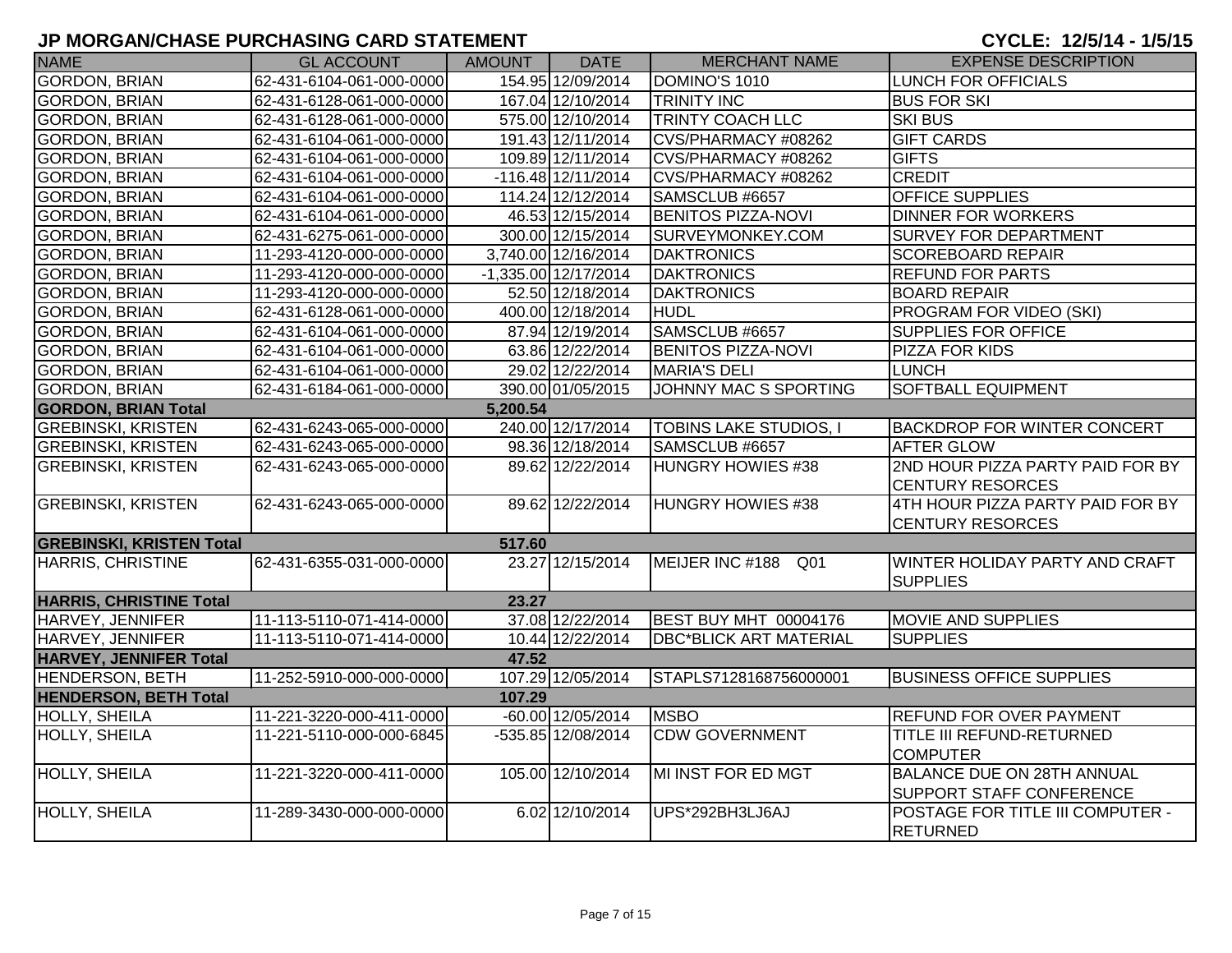|                                  | י יוסוים ומשתושלים ושווטוורשוויט שמונט וואוסוויוט ווי |               |                   |                                | VIVLL. I <i>l</i> vitt 1/9/19       |
|----------------------------------|-------------------------------------------------------|---------------|-------------------|--------------------------------|-------------------------------------|
| <b>NAME</b>                      | <b>GL ACCOUNT</b>                                     | <b>AMOUNT</b> | <b>DATE</b>       | <b>MERCHANT NAME</b>           | <b>EXPENSE DESCRIPTION</b>          |
| <b>HOLLY, SHEILA</b>             | 11-221-3220-000-000-7665                              |               | 657.00 12/11/2014 | <b>ASSOC SUPERV AND CURR</b>   | ASCD 2015 ANNUAL CONFERENCE         |
|                                  |                                                       |               |                   |                                | REGISTRATION, NICK KALAKAILO, 3.21- |
|                                  |                                                       |               |                   |                                | 23.15                               |
| <b>HOLLY, SHEILA</b>             | 11-221-3220-000-000-7665                              |               | 657.00 12/11/2014 | <b>ASSOC SUPERV AND CURR</b>   | ASCD 2015 ANNUAL CONFERENCE         |
|                                  |                                                       |               |                   |                                | REGISTRATION, RJ WEBBER, 3.21-23.15 |
|                                  |                                                       |               |                   |                                |                                     |
| HOLLY, SHEILA                    | 11-221-3220-000-000-7665                              |               | 657.00 12/11/2014 | <b>ASSOC SUPERV AND CURR</b>   | ASCD 2015 ANNUAL CONFERENCE         |
|                                  |                                                       |               |                   |                                | REGISTRATION, EVALICIA SMITH, 3.21- |
|                                  |                                                       |               |                   |                                | 23.15                               |
| <b>HOLLY, SHEILA Total</b>       |                                                       | 1,486.17      |                   |                                |                                     |
| <b>HOSKINS, DIANE</b>            | 62-431-6301-033-000-0000                              |               | 86.40 12/09/2014  | <b>GUIDOS PREMIUM PIZZA I</b>  | <b>FOOD FOR STUDENTS</b>            |
| <b>HOSKINS, DIANE</b>            | 62-431-6301-033-000-0000                              |               | 158.50 12/10/2014 | WM SUPERCENTER #5893           | <b>FOOD FOR STUDENTS</b>            |
| <b>HOSKINS, DIANE</b>            | 62-431-6301-033-000-0000                              |               | 66.40 12/17/2014  | <b>GUIDOS PREMIUM PIZZA I</b>  | <b>FOOD FOR STUDENTS</b>            |
| HOSKINS, DIANE                   | 62-431-6301-033-000-0000                              |               | 117.63 12/17/2014 | <b>GUIDOS PREMIUM PIZZA I</b>  | <b>FOOD FOR STUDENTS</b>            |
| <b>HOSKINS, DIANE</b>            | 62-431-6301-033-000-0000                              |               | 170.00 12/18/2014 | <b>PRIMOS PIZZA</b>            | <b>FOOD FOR STUDENTS</b>            |
| <b>HOSKINS, DIANE</b>            | 62-431-6301-033-000-0000                              |               | 157.92 12/18/2014 | SAMSCLUB #6657                 | <b>FOOD FOR STUDENTS</b>            |
| <b>HOSKINS, DIANE Total</b>      |                                                       | 756.85        |                   |                                |                                     |
| <b>HOURIGAN, MARK</b>            | 11-113-5110-071-050-0000                              |               | 147.34 12/08/2014 | <b>MAKE MUSIC INC</b>          | PURCHASE OF UPDATE NOTATION         |
|                                  |                                                       |               |                   |                                | SOFTWARE (FINALE) TO INTERACT       |
|                                  |                                                       |               |                   |                                | <b>WITH SMART MUSIC</b>             |
| <b>HOURIGAN, MARK</b>            | 11-113-5110-071-050-0000                              |               | 11.09 12/18/2014  | <b>KENDOR MUSIC INC</b>        | PURCHASE OF A SCORE (MUSIC) FOR     |
|                                  |                                                       |               |                   |                                | <b>SOLO AND ENSEMBLE FESTIVAL</b>   |
|                                  |                                                       |               |                   |                                |                                     |
| <b>HOURIGAN, MARK Total</b>      |                                                       | 158.43        |                   |                                |                                     |
| JUOPPERI, JOHN                   | 11-261-5992-055-000-0000                              |               | 106.60 12/17/2014 | <b>REDFORD LOCK COMPANY I</b>  | NM6 EXIT DOOR #11                   |
| <b>JUOPPERI, JOHN</b>            | 11-261-5992-071-000-0000                              |               | 132.00 12/17/2014 | <b>REDFORD LOCK COMPANY</b>    | <b>HS DOOR HOLDER ARMS</b>          |
| JUOPPERI, JOHN                   | 11-261-5992-055-000-0000                              |               | 84.25 12/24/2014  | THE HOME DEPOT 2737            | <b>NM6 CLASS PICTURE RAILS</b>      |
| JUOPPERI, JOHN                   | 11-261-5992-011-000-0000                              |               | 13.62 12/31/2014  | THE HOME DEPOT 2737            | <b>VO DOOR REPAIR</b>               |
| <b>JUOPPERI, JOHN Total</b>      |                                                       | 336.47        |                   |                                |                                     |
| KORTLANDT, PATRICIA              | 11-111-5110-011-010-0000                              |               | 5.38 12/18/2014   | <b>DBC*BLICK ART MATERIAL</b>  | <b>CLASSROOM MATERIALS FOR ART</b>  |
| KORTLANDT, PATRICIA              | 11-111-5110-011-025-0000                              |               | 34.10 12/19/2014  | SSI*SCHOOL SPECIALTY           | <b>CLASSROOM MATERIALS FOR PAS</b>  |
| KORTLANDT, PATRICIA              | 11-111-5110-011-010-0000                              |               | 8.96 01/02/2015   | <b>DBC*BLICK ART MATERIAL</b>  | <b>CLASSROOM MATERIALS FOR ART</b>  |
| <b>KORTLANDT, PATRICIA Total</b> |                                                       | 48.44         |                   |                                |                                     |
| LACLEAR, CHARLES                 | 11-113-5110-071-044-0000                              |               | 16.56 12/19/2014  | MEIJER INC #122 Q01            | <b>COOKING SUPPLIES FOR LIFE</b>    |
|                                  |                                                       |               |                   |                                | <b>MANAGEMENT SKILLS</b>            |
| <b>LACLEAR, CHARLES Total</b>    |                                                       | 16.56         |                   |                                |                                     |
| LAINE, MARGARET                  | 62-431-6174-071-000-0000                              |               | 71.16 12/15/2014  | PANERA BREAD #667              | ACT PROCTOR FOOD DECEMBER 13TH      |
|                                  |                                                       |               |                   |                                |                                     |
| LAINE, MARGARET                  | 11-113-5110-071-414-0000                              |               | 3.03 12/17/2014   | <b>FOREIGN TRANSACTION FEE</b> | <b>TRANSACTION FEE FOR</b>          |
|                                  |                                                       |               |                   |                                | INTERNATIONAL PURCHASE OF IB        |
|                                  |                                                       |               |                   |                                | <b>GRADUATIONS PINS</b>             |
| LAINE, MARGARET                  | 11-113-4910-071-414-0000                              |               | 302.72 12/17/2014 | INT BACCALAUREATE ORG          | <b>IB DIPLOMA PINS</b>              |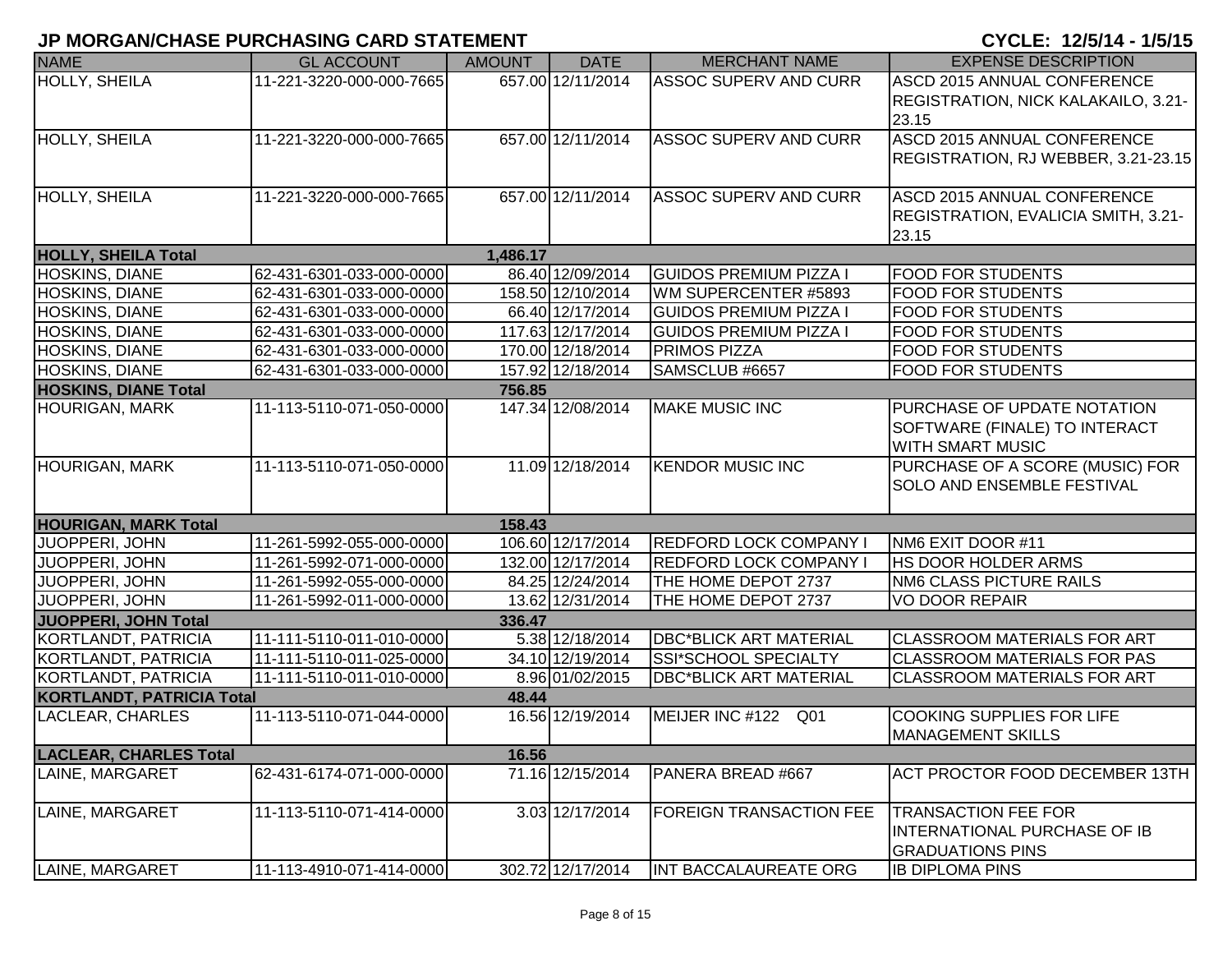| <b>NAME</b>                  | <b>GL ACCOUNT</b>        | <b>AMOUNT</b> | <b>DATE</b>         | <b>MERCHANT NAME</b>          | <b>EXPENSE DESCRIPTION</b>               |
|------------------------------|--------------------------|---------------|---------------------|-------------------------------|------------------------------------------|
| <b>LAINE, MARGARET Total</b> |                          | 376.91        |                     |                               |                                          |
| LAMBERT, ELIZABETH           | 11-261-4910-000-000-0000 |               | 2,430.28 12/05/2014 | MUNN TRACTOR & LAWN IN        | <b>MTCE TRACTOR REPAIRS</b>              |
| LAMBERT, ELIZABETH           | 11-261-5991-012-000-0000 |               | 765.69 12/05/2014   | <b>NICHOLS</b>                | OH CUSTODIAL SUPPLIES                    |
| LAMBERT, ELIZABETH           | 11-261-5991-071-000-0000 |               | 2,785.65 12/05/2014 | <b>NICHOLS</b>                | HS CUSTODIAL SUPPLIES                    |
| LAMBERT, ELIZABETH           | 11-261-5991-015-000-0000 |               | 574.91 12/05/2014   | <b>NICHOLS</b>                | <b>DF CUSTODIAL SUPPLIES</b>             |
| LAMBERT, ELIZABETH           | 11-261-5992-071-000-0000 |               | 365.00 12/08/2014   | IN *AQUATIC SOURCE, LL        | <b>HS POOL CHLORINE</b>                  |
| LAMBERT, ELIZABETH           | 11-261-4910-071-000-0000 |               | 140.00 12/08/2014   | IN *AQUATIC SOURCE, LL        | HS POOL METAL NOISE FROM MOTOR           |
| LAMBERT, ELIZABETH           | 11-261-4910-071-000-0000 |               | 948.53 12/08/2014   | IN *AQUATIC SOURCE, LL        | <b>HS POOL NEW ENZYME PUMP</b>           |
| LAMBERT, ELIZABETH           | 11-261-4910-071-000-0000 |               | 196.50 12/08/2014   | IN *AQUATIC SOURCE, LL        | HS POOL CHECK CONTROLLER                 |
| LAMBERT, ELIZABETH           | 11-261-5992-000-000-0000 |               | 676.65 12/08/2014   | <b>SUBURBAN PROPANE LP</b>    | <b>BOSCO PROPANE</b>                     |
| LAMBERT, ELIZABETH           | 11-261-4910-011-000-0000 |               | 165.00 12/09/2014   | <b>ALL CITY ROOTER</b>        | VO DRAIN CLEANING                        |
| LAMBERT, ELIZABETH           | 11-261-4910-011-000-0000 |               | 364.00 12/09/2014   | <b>DE-CAL INC</b>             | VO CAFE & GYM AHU'S                      |
| LAMBERT, ELIZABETH           | 41-261-4110-011-000-4449 |               | 1,379.00 12/09/2014 | <b>DE-CAL INC</b>             | VO GYM AHU REPAIR                        |
| LAMBERT, ELIZABETH           | 41-261-4110-012-000-4449 |               | 1,273.20 12/09/2014 | <b>DE-CAL INC</b>             | OH ROOM B2, REPAIR GLYCOL LEAK           |
| LAMBERT, ELIZABETH           | 11-261-4910-012-000-0000 |               | 854.00 12/09/2014   | <b>DE-CAL INC</b>             | OH WALL MOUNT A/C UNITS REPAIR           |
| LAMBERT, ELIZABETH           | 41-261-4110-013-000-4449 |               | 1,939.00 12/09/2014 | <b>DE-CAL INC</b>             | NW HVAC REPAIRS PUMP #1 & 4              |
| LAMBERT, ELIZABETH           | 11-261-4910-013-000-0000 |               | 1,743.00 12/09/2014 | <b>DE-CAL INC</b>             | <b>NW HVAC REPAIRS</b>                   |
| LAMBERT, ELIZABETH           | 41-261-4110-071-000-4449 |               | 6,346.13 12/09/2014 | <b>DE-CAL INC</b>             | HS REPAIR WATER LEAKS IN FIELD           |
|                              |                          |               |                     |                               | <b>HOUSE &amp; COUNSELING CONFERENCE</b> |
|                              |                          |               |                     |                               | <b>OFFICE A</b>                          |
| LAMBERT, ELIZABETH           | 41-261-4110-055-000-4449 |               | 2,728.04 12/09/2014 | <b>DE-CAL INC</b>             | NM6 HVAC REPAIRS ROOMS 618 & 620         |
| LAMBERT, ELIZABETH           | 11-261-4910-001-000-0000 |               | 142.00 12/09/2014   | <b>DETROIT ELEVATOR COMPA</b> | <b>ESB ELEVATOR MAINTENANCE, DEC</b>     |
| LAMBERT, ELIZABETH           | 11-261-4910-015-000-0000 |               | 25.00 12/09/2014    | <b>ERADICO SERVICES INC</b>   | DF PEST CONTROL SERVICE                  |
| LAMBERT, ELIZABETH           | 11-261-4910-065-000-0000 |               | 34.00 12/09/2014    | <b>ERADICO SERVICES INC</b>   | <b>MS PEST CONTROL SERVICE</b>           |
| LAMBERT, ELIZABETH           | 11-261-4910-071-000-0000 |               | 30.00 12/09/2014    | <b>ERADICO SERVICES INC</b>   | HS PEST CONTROL SERVICE                  |
| LAMBERT, ELIZABETH           | 11-261-4910-014-000-0000 |               | 25.00 12/09/2014    | <b>ERADICO SERVICES INC</b>   | PV PEST CONTROL SERVICE                  |
| LAMBERT, ELIZABETH           | 11-261-4910-013-000-0000 |               | 25.00 12/09/2014    | <b>ERADICO SERVICES INC</b>   | <b>NW PEST CONTROL SERVICE</b>           |
| LAMBERT, ELIZABETH           | 11-261-4910-055-000-0000 |               | 25.00 12/09/2014    | <b>ERADICO SERVICES INC</b>   | NM6 PEST CONTROL SERVICE                 |
| LAMBERT, ELIZABETH           | 11-261-4910-001-000-0000 |               | 40.00 12/09/2014    | <b>ERADICO SERVICES INC</b>   | ESB PEST CONTROL SERVICE                 |
| LAMBERT, ELIZABETH           | 11-261-4910-055-000-0000 |               | 25.00 12/09/2014    | <b>ERADICO SERVICES INC</b>   | NM5 PEST CONTROL SERVICE                 |
| LAMBERT, ELIZABETH           | 11-261-4910-011-000-0000 |               | 25.00 12/09/2014    | <b>ERADICO SERVICES INC</b>   | <b>VO PEST CONTROL SERVICE</b>           |
| LAMBERT, ELIZABETH           | 11-261-4910-012-000-0000 |               | 25.00 12/09/2014    | <b>ERADICO SERVICES INC</b>   | OH PEST CONTROL SERVICE                  |
| LAMBERT, ELIZABETH           | 11-261-4910-060-000-0000 |               | 25.00 12/09/2014    | <b>ERADICO SERVICES INC</b>   | <b>ITC PEST CONTROL SERVICE</b>          |
| LAMBERT, ELIZABETH           | 11-261-4910-003-000-0000 |               | 28.00 12/09/2014    | <b>ERADICO SERVICES INC</b>   | PS PEST CONTROL SERVICE                  |
| LAMBERT, ELIZABETH           | 11-261-4910-071-000-0000 |               | 134.80 12/09/2014   | IN *AQUATIC SOURCE, LL        | <b>HS POOL PUMPS</b>                     |
| LAMBERT, ELIZABETH           | 11-261-4910-065-000-0000 |               | 170.00 12/09/2014   | NATIONAL TIME                 | <b>MS LOW BATTERY TROUBLE</b>            |
| LAMBERT, ELIZABETH           | 11-261-5992-071-000-0000 |               | 179.28 12/09/2014   | NUCO <sub>2</sub>             | HS POOL CO2                              |
| LAMBERT, ELIZABETH           | 11-261-4910-010-000-0000 |               | 2,586.97 12/09/2014 | OSCAR W. LARSON CO.           | TRANS DIESEL TANK MONITOR                |
| LAMBERT, ELIZABETH           | 11-261-4910-065-000-0000 |               | 625.00 12/09/2014   | PP*HIGHTECHREC                | <b>IMS TV &amp; OVERHEAD PROJECTOR</b>   |
|                              |                          |               |                     |                               | <b>RECYCLING</b>                         |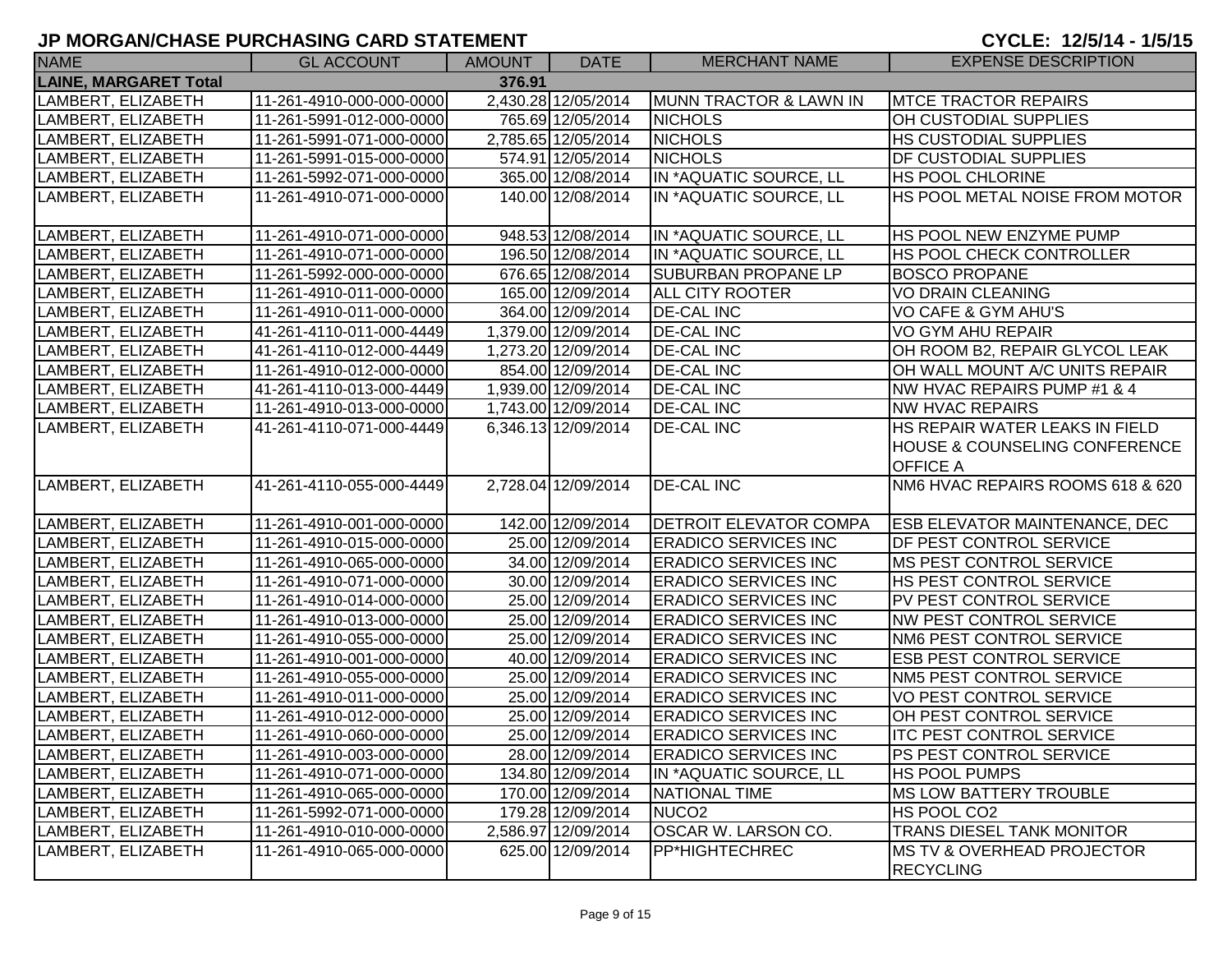| <b>NAME</b>                     | <b>GL ACCOUNT</b>        | <b>AMOUNT</b> | <b>DATE</b>         | <b>MERCHANT NAME</b>          | <b>EXPENSE DESCRIPTION</b>            |
|---------------------------------|--------------------------|---------------|---------------------|-------------------------------|---------------------------------------|
| LAMBERT, ELIZABETH              | 11-261-5710-000-000-0000 |               | 564.05 12/10/2014   | CORRIGAN OIL #2 - BRI         | <b>MTCE FUEL</b>                      |
| LAMBERT, ELIZABETH              | 11-261-4910-065-000-0000 |               | 2,175.00 12/10/2014 | IN *SECURE DOORS LLC          | <b>MS LOADING DOCK</b>                |
| LAMBERT, ELIZABETH              | 11-261-4910-010-000-0000 |               | 735.00 12/10/2014   | IN *SECURE DOORS LLC          | TRANS BRAKE & CLUTCH ASSY'S           |
| LAMBERT, ELIZABETH              | 11-261-3840-000-000-0000 |               | 2,857.55 12/10/2014 | <b>WM EZPAY</b>               | <b>DISTRICT WASTE DISPOSAL</b>        |
| LAMBERT, ELIZABETH              | 21-261-3840-000-000-0023 |               | 952.52 12/10/2014   | <b>WM EZPAY</b>               | <b>DISTRICT WASTE DISPOSAL - REC</b>  |
|                                 |                          |               |                     |                               | <b>MILLAGE</b>                        |
| LAMBERT, ELIZABETH              | 11-261-5992-000-000-0000 |               | 83.00 12/11/2014    | <b>AIRGASS NORTH</b>          | <b>MTCE WELDING</b>                   |
| LAMBERT, ELIZABETH              | 11-261-4910-065-000-0000 |               | 8.25 12/11/2014     | <b>REPUBLIC SERVICES TRAS</b> | MS CONTAINER DELIVERY                 |
| LAMBERT, ELIZABETH              | 11-261-4910-012-000-0000 |               | 345.00 12/16/2014   | <b>NATIONAL TIME</b>          | OH SUPERVISORY PANEL                  |
| LAMBERT, ELIZABETH              | 11-261-4910-065-000-0000 |               | 1,380.00 12/17/2014 | 800 4 BLINDS                  | <b>MS MINI BLINDS</b>                 |
| LAMBERT, ELIZABETH              | 11-261-4910-011-000-0000 |               | 140.00 12/17/2014   | 800 4 BLINDS                  | <b>VO REPLACEMENT SLATS</b>           |
| LAMBERT, ELIZABETH              | 41-261-4110-015-000-4449 |               | 3,902.93 12/18/2014 | <b>DE-CAL INC</b>             | DF BOILER #2 REPAIRS                  |
| LAMBERT, ELIZABETH              | 41-261-4110-065-000-4449 |               | 1,416.73 12/18/2014 | <b>DE-CAL INC</b>             | <b>MS HVAC REPAIRS</b>                |
| LAMBERT, ELIZABETH              | 11-261-4910-071-000-0000 |               | 468.00 12/18/2014   | <b>DE-CAL INC</b>             | <b>HS AHU WATER LEAK</b>              |
| LAMBERT, ELIZABETH              | 11-261-4910-071-000-0000 |               | 1,335.83 12/18/2014 | <b>DE-CAL INC</b>             | HS FIELD HOUSE HALLWAY WATER          |
|                                 |                          |               |                     |                               | <b>LEAK</b>                           |
| LAMBERT, ELIZABETH              | 11-261-4910-065-000-0000 |               | 3,569.75 12/19/2014 | <b>ARCH ENVIRONMENTAL GRO</b> | <b>MS MOLD INVESTIGATION</b>          |
| LAMBERT, ELIZABETH              | 11-261-4910-005-000-0000 |               | 668.79 12/22/2014   | <b>ALTA EQUIPMENT COMPANY</b> | <b>MTCE LIFT BATTERY PROBLEM</b>      |
| LAMBERT, ELIZABETH              | 11-261-4910-065-000-0000 |               | 240.26 12/22/2014   | NATIONAL TIME                 | <b>MS LOW BATTERY</b>                 |
| LAMBERT, ELIZABETH              | 11-261-4910-000-000-0000 |               | 429.00 12/24/2014   | <b>ARCH ENVIRONMENTAL GRO</b> | <b>DISTRICT HAZARDOUS WASTE</b>       |
|                                 |                          |               |                     |                               | <b>CONSULTING</b>                     |
| LAMBERT, ELIZABETH              | 11-266-4934-000-000-0000 |               | 10.00 12/24/2014    | <b>PROTECTION ONE ALARM</b>   | <b>ESB BUILDING SECURITY</b>          |
| LAMBERT, ELIZABETH              | 11-266-4934-000-000-0000 |               | 949.25 12/24/2014   | <b>PROTECTION ONE ALARM</b>   | <b>DISTRICT BUILDING SECURITY</b>     |
| <b>LAMBERT, ELIZABETH Total</b> |                          | 52,075.54     |                     |                               |                                       |
| LANEY, CHRISTOPHER              | 62-431-6247-065-000-0000 |               | 370.99 12/15/2014   | LEGO *SHOP@HOME               | 7TH GRADE NEW ROBOTICS UNIT           |
| LANEY, CHRISTOPHER              | 62-431-6247-065-000-0000 |               | 30.90 12/22/2014    | THE HOME DEPOT 2737           | <b>CLASS MATERIALS</b>                |
| LANEY, CHRISTOPHER              | 62-431-6247-065-000-0000 |               | 142.56 01/05/2015   | <b>STAPLES</b><br>00103465    | <b>CLASS MATERIALS FOR STEM CLASS</b> |
|                                 |                          |               |                     |                               |                                       |
| <b>LANEY, CHRISTOPHER Total</b> |                          | 544.45        |                     |                               |                                       |
| LUDWIG, CORINA                  | 62-431-6249-065-000-0000 |               | 519.98 12/12/2014   | <b>HAAN CRAFTS</b>            | <b>SEWING SUPPLIES</b>                |
| LUDWIG, CORINA                  | 62-431-6249-065-000-0000 |               | 14.10 12/16/2014    | <b>HAAN CRAFTS</b>            | <b>SEWING SUPPLIES</b>                |
| <b>LUDWIG, CORINA Total</b>     |                          | 534.08        |                     |                               |                                       |
| LUMLEY, SHERYL                  | 62-431-6301-033-000-0000 |               | 32.16 12/16/2014    | SAMSCLUB #6657                | <b>FOOD FOR STUDENTS</b>              |
| <b>LUMLEY, SHERYL Total</b>     |                          | 32.16         |                     |                               |                                       |
| <b>LUSSENDEN, ASHLEY</b>        | 11-118-5110-000-951-0000 |               | 15.76 12/09/2014    | MEIJER INC #122 Q01           | <b>HOLIDAY SUPPLIES</b>               |
| LUSSENDEN, ASHLEY               | 11-118-5110-000-951-0000 |               | 7.00 12/12/2014     | <b>TARGET</b><br>00014654     | <b>HOLIDAY SUPPLIES</b>               |
| LUSSENDEN, ASHLEY               | 11-118-5110-000-951-0000 |               | 18.25 12/18/2014    | MEIJER INC #122 Q01           | <b>HOLIDAY SUPPLIES</b>               |
| <b>LUSSENDEN, ASHLEY Total</b>  |                          | 41.01         |                     |                               |                                       |
| <b>MCKAIG, HEATHER</b>          | 62-431-6143-071-000-0000 |               | 55.23 12/08/2014    | HAPPYS PIZZA #47              | <b>STATE THESPIAN DINNER</b>          |
| <b>MCKAIG, HEATHER</b>          | 62-431-6143-071-000-0000 |               | 1,571.64 12/08/2014 | SAGINAW HOLIDAY INN EX        | <b>STATE THESPIAN HOTEL</b>           |
| <b>MCKAIG, HEATHER</b>          | 62-431-6143-071-000-0000 |               | 261.94 12/08/2014   | SAGINAW HOLIDAY INN EX        | <b>STATE THESPIAN HOTEL</b>           |
| <b>MCKAIG, HEATHER Total</b>    |                          | 1,888.81      |                     |                               |                                       |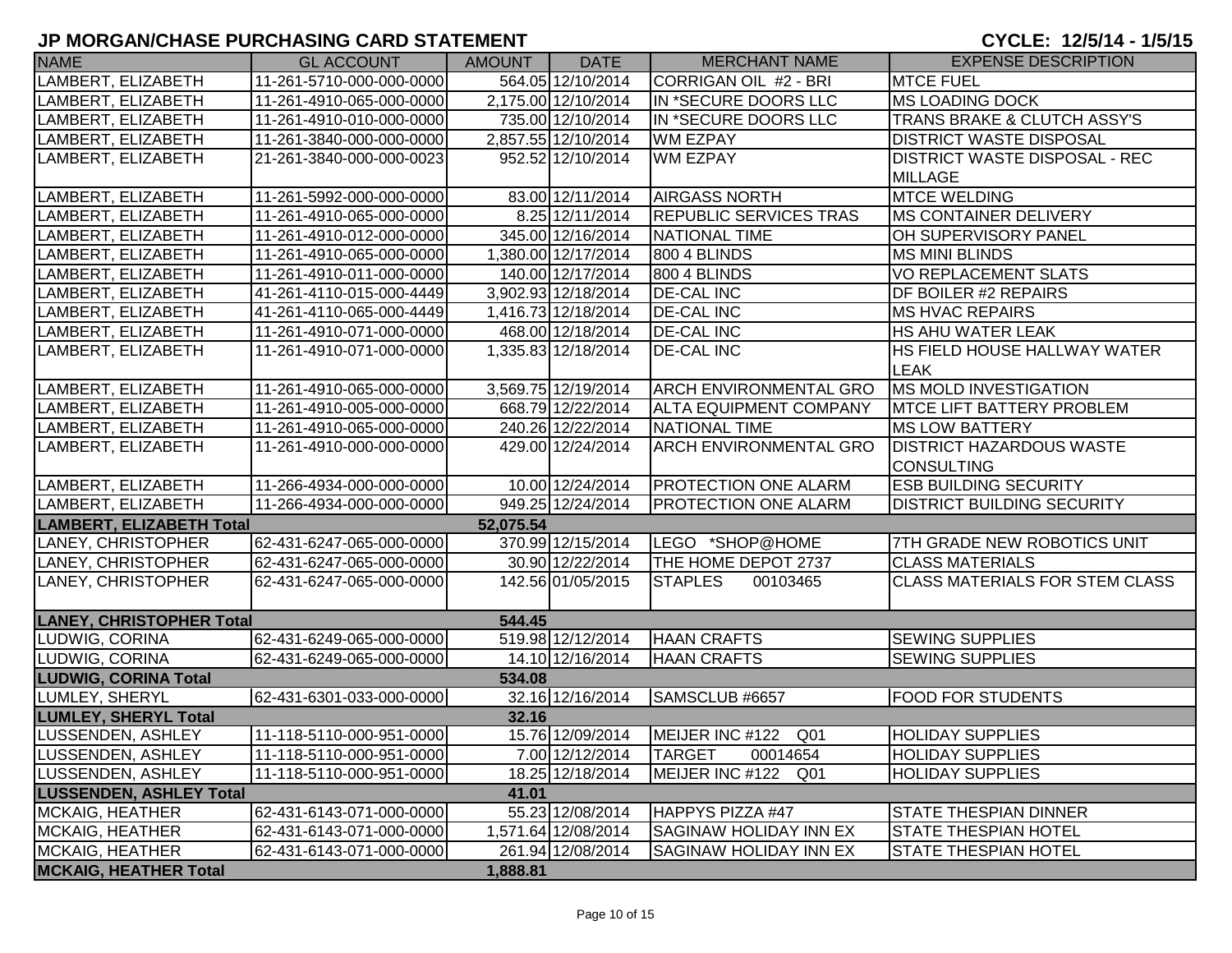|                               | <u>UL MUNUMVULINUL LUNULINUMU UMNU UTATLIMLINI</u> |               |                   |                                   | UUU1                              |
|-------------------------------|----------------------------------------------------|---------------|-------------------|-----------------------------------|-----------------------------------|
| <b>NAME</b>                   | <b>GL ACCOUNT</b>                                  | <b>AMOUNT</b> | <b>DATE</b>       | <b>MERCHANT NAME</b>              | <b>EXPENSE DESCRIPTION</b>        |
| MICHOS, JENNIFER              | 11-111-3220-014-000-0000                           |               | 251.00 12/08/2014 | <b>GRAND TRAV RESORT &amp; SP</b> | <b>MESPA CONFERENCE</b>           |
| <b>MICHOS, JENNIFER</b>       | 62-431-6275-014-000-0000                           |               | 26.22 12/10/2014  | JIMMY JOHNS - 1659                | JAPANESE VISIT TO PARKVIEW        |
|                               |                                                    |               |                   |                                   | (LUNCH)                           |
| <b>MICHOS, JENNIFER Total</b> |                                                    | 277.22        |                   |                                   |                                   |
| MILLER, HELEN                 | 62-431-6770-001-000-0000                           |               | 85.00 12/08/2014  | <b>LIVONIA ITALIAN BAKERY</b>     | <b>GIFT BASKET FOR FUNERAL OF</b> |
|                               |                                                    |               |                   |                                   | JOANNE CLEMENTS (FS DIRECTOR)     |
|                               |                                                    |               |                   |                                   | <b>SPOUSE</b>                     |
| MILLER, HELEN                 | 62-431-6770-001-000-0000                           |               | 25.00 12/17/2014  | 00014654<br><b>TARGET</b>         | <b>CO-OP HOLIDAY GIFT</b>         |
| MILLER, HELEN                 | 11-283-5610-000-000-0000                           |               | 22.55 12/18/2014  | GFS MKTPLC #1985                  | <b>HOLIDAY LUNCH SUPPLIES</b>     |
| MILLER, HELEN                 | 11-283-5910-000-000-0000                           |               | 26.34 12/24/2014  | STAPLS7129006321000001            | <b>OFFICE SUPPLIES</b>            |
| <b>MILLER, HELEN Total</b>    |                                                    | 158.89        |                   |                                   |                                   |
| MILLER, WILLIAM               | 11-261-5992-071-000-0000                           |               | 14.85 12/15/2014  | R L DEPPMANN COMPANY              | HS AHU-26                         |
| MILLER, WILLIAM               | 11-261-5992-015-000-0000                           |               | 2.21 12/16/2014   | DOWNRIVER REFRIG SUP C            | <b>DF AHU-A1</b>                  |
| MILLER, WILLIAM               | 11-261-5992-071-000-0000                           |               | 7.02 12/18/2014   | DOWNRIVER REFRIG SUP C            | <b>HS ROOM 222 EXHAUST FAN</b>    |
| <b>MILLER, WILLIAM Total</b>  |                                                    | 24.08         |                   |                                   |                                   |
| NESMITH, RUSSELL              | 11-261-5992-000-000-0000                           |               | 118.82 12/08/2014 | <b>BEST PLUMBING SPECIALT</b>     | <b>MTCE PLUMBING STOCK</b>        |
| NESMITH, RUSSELL              | 11-261-5992-055-000-0000                           |               | 3.47 12/08/2014   | THE HOME DEPOT 2737               | <b>NM6 KITCHEN</b>                |
| NESMITH, RUSSELL              | 11-261-5992-055-000-0000                           |               | 3.47 12/08/2014   | THE HOME DEPOT 2737               | <b>NM6 KITCHEN</b>                |
| NESMITH, RUSSELL              | 11-261-5992-000-000-0000                           |               | 181.04 12/12/2014 | <b>BEST PLUMBING SPECIALT</b>     | <b>MTCE PLUMBING STOCK</b>        |
| NESMITH, RUSSELL              | 11-261-5992-055-000-0000                           |               | 100.00 12/15/2014 | <b>BILL &amp; RODS APPLIANCE</b>  | NM6 OFFICE FRIDGE ICE MAKER KIT   |
| <b>NESMITH, RUSSELL</b>       | 11-261-5992-001-000-0000                           |               | 131.00 12/15/2014 | <b>BILL &amp; RODS APPLIANCE</b>  | <b>ESB ICE MAKER KIT</b>          |
| <b>NESMITH, RUSSELL</b>       | 11-261-5992-000-000-0000                           |               | 260.84 12/16/2014 | <b>BEST PLUMBING SPECIALT</b>     | <b>MTCE PLUMBING STOCK</b>        |
| <b>NESMITH, RUSSELL</b>       | 11-261-5992-005-000-0000                           |               | 184.99 12/17/2014 | RED WING SHOE#525                 | <b>MTCE WINTER UNIFORM</b>        |
| <b>NESMITH, RUSSELL</b>       | 11-261-5992-055-000-0000                           |               | 3.98 12/22/2014   | THE HOME DEPOT 2737               | <b>NM6 KITCHEN</b>                |
| NESMITH, RUSSELL              | 11-261-5992-071-000-0000                           |               | 607.50 12/31/2014 | <b>BEST PLUMBING SPECIALT</b>     | <b>HS SCIENCE SINKS</b>           |
| <b>NESMITH, RUSSELL Total</b> |                                                    | 1,595.11      |                   |                                   |                                   |
| OCONNOR, GAIL                 | 11-351-5110-000-953-0000                           |               | 17.95 12/08/2014  | NAT GEO LITTLE KIDS               | <b>TEACHING SUPPLIES CARE</b>     |
| OCONNOR, GAIL                 | 11-118-5110-000-951-0000                           |               | 67.52 12/08/2014  | STAPLS7128192188000001            | <b>TEACHING SUPPLIES</b>          |
| OCONNOR, GAIL                 | 11-118-5110-000-951-0000                           |               | 166.36 12/08/2014 | STAPLS7128192188000002            | <b>TEACHING SUPPLIES</b>          |
| <b>OCONNOR, GAIL</b>          | 11-118-5110-000-951-0000                           |               | 18.87 12/08/2014  | STAPLS7128192188000003            | <b>TEACHING SUPPLIES</b>          |
| OCONNOR, GAIL                 | 11-118-5110-000-951-0000                           |               | 1.45 12/08/2014   | STAPLS7128192188000004            | <b>TEACHING SUPPLIES</b>          |
| OCONNOR, GAIL                 | 11-118-5110-000-951-0000                           |               | 11.33 12/08/2014  | STAPLS7128192188000005            | <b>TEACHING SUPPLIES</b>          |
| <b>OCONNOR, GAIL</b>          | 11-351-5110-000-953-0000                           |               | 15.00 12/10/2014  | <b>NATIONAL GEO KIDS</b>          | <b>TEACHING SUPPLIES</b>          |
| OCONNOR, GAIL                 | 11-351-5110-000-953-0000                           |               | 15.00 12/10/2014  | <b>NATIONAL GEO KIDS</b>          | <b>TEACHING SUPPLIES</b>          |
| <b>OCONNOR, GAIL</b>          | 11-351-5110-000-953-0000                           |               | 15.00 12/10/2014  | NATIONAL GEO KIDS                 | <b>TEACHING SUPPLIES</b>          |
| <b>OCONNOR, GAIL</b>          | 11-351-5110-000-953-0000                           |               | 15.00 12/10/2014  | NATIONAL GEO KIDS                 | <b>TEACHING SUPPLIES</b>          |
| <b>OCONNOR, GAIL</b>          | 11-351-5110-000-953-0000                           |               | 15.00 12/10/2014  | NATIONAL GEO KIDS                 | <b>TEACHING SUPPLIES</b>          |
| <b>OCONNOR, GAIL</b>          | 11-351-5110-000-953-0000                           |               | 15.00 12/10/2014  | NATIONAL GEO KIDS                 | <b>TEACHING SUPPLIES</b>          |
| <b>OCONNOR, GAIL</b>          | 11-351-5110-000-953-0000                           |               | 70.42 12/11/2014  | MEIJER INC #122 Q01               | <b>TEACHING SUPPLIES</b>          |
| <b>OCONNOR, GAIL</b>          | 11-118-5110-000-951-0000                           |               | 218.66 12/17/2014 | STAPLS7128674512000001            | <b>TEACHING SUPPLIES</b>          |
| OCONNOR, GAIL                 | 11-118-5110-000-951-0000                           |               | 40.60 12/17/2014  | STAPLS7128675338000001            | <b>TEACHING SUPPLIES</b>          |
| <b>OCONNOR, GAIL</b>          | 11-118-5110-000-951-0000                           |               | 15.75 12/17/2014  | STAPLS7128675338000002            | <b>TEACHING SUPPLIES</b>          |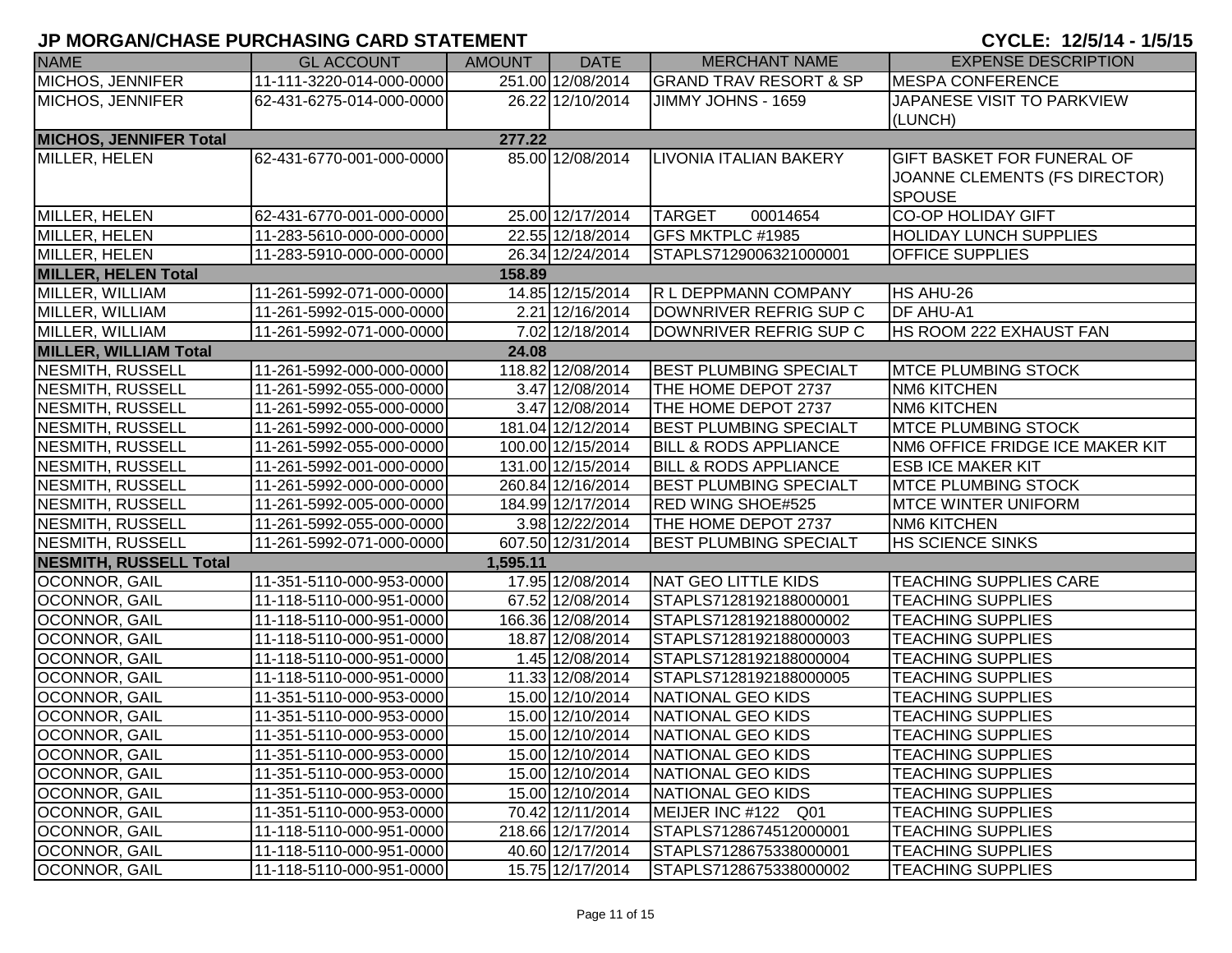|                                | י יוסויום ווער שוואר שמות וסויוש ו בשתו וטוחשורות ונ |               |                   |                                          | 01 JLL: 14/9/17 1/9/19                                                                                                                                                                                                                                                                |
|--------------------------------|------------------------------------------------------|---------------|-------------------|------------------------------------------|---------------------------------------------------------------------------------------------------------------------------------------------------------------------------------------------------------------------------------------------------------------------------------------|
| <b>NAME</b>                    | <b>GL ACCOUNT</b>                                    | <b>AMOUNT</b> | <b>DATE</b>       | <b>MERCHANT NAME</b>                     | <b>EXPENSE DESCRIPTION</b>                                                                                                                                                                                                                                                            |
| <b>OCONNOR, GAIL</b>           | 11-118-5110-000-951-0000                             |               | 97.86 12/26/2014  | STAPLS7129169402000001                   | <b>TEACHING SUPPLIES</b>                                                                                                                                                                                                                                                              |
| <b>OCONNOR, GAIL</b>           | 11-118-5110-000-951-0000                             |               | 5.99 12/31/2014   | STAPLS7129169402000002                   | <b>TEACHING SUPPLIES</b>                                                                                                                                                                                                                                                              |
| <b>OCONNOR, GAIL</b>           | 11-118-5110-000-951-0000                             |               | 9.99 12/31/2014   | STAPLS7129169402000003                   | <b>TEACHING SUPPLIES</b>                                                                                                                                                                                                                                                              |
| <b>OCONNOR, GAIL Total</b>     |                                                      | 832.75        |                   |                                          |                                                                                                                                                                                                                                                                                       |
| <b>RAIS, MICHELLE</b>          | 62-431-6238-065-000-0000                             |               | 22.77 12/16/2014  | <b>DUNKIN #300648</b><br>Q <sub>35</sub> | DONUTS PRIZE FOR CLASS<br>FUNDRAISING GOAL BEING MET                                                                                                                                                                                                                                  |
| RAIS, MICHELLE                 | 62-431-6238-065-000-0000                             |               | 75.00 12/31/2014  | KROGER #691                              | 75.00 GIFT CARD PURCHASED FOR I<br>TUNES TO BUY APPS. ON OUR I PADS<br>FOR THE MUSIC DEPARTMENT. I<br><b>SELECTED ORCHESTRA ACTIVITY</b><br><b>ACCOUNT, BUT THIS SHOULD REALLY</b><br>BE DEDUCTED FROM THE ACCOUNT<br><b>SET ASIDE FOR THE GRANT MONEY</b><br><b>FOR THIS PROJECT</b> |
| <b>RAIS, MICHELLE Total</b>    |                                                      | 97.77         |                   |                                          |                                                                                                                                                                                                                                                                                       |
| <b>REICHLEY, CARRIE</b>        | 62-431-6275-015-000-0000                             |               | 385.00 12/05/2014 | <b>ALEKOS CARRY OUT</b>                  | <b>HOLIDAY LUNCHEON FOR STAFF</b>                                                                                                                                                                                                                                                     |
| <b>REICHLEY, CARRIE</b>        | 62-431-6275-015-000-0000                             |               | 231.92 12/08/2014 | SSI*SCHOOL SPECIALTY                     | KIN BALL 48" - P.E.                                                                                                                                                                                                                                                                   |
| <b>REICHLEY, CARRIE</b>        | 62-431-6275-015-000-0000                             |               | 44.66 12/15/2014  | MICHAELS STORES 3744                     | <b>HOLIDAY ITEMS FOR LUNCHEON</b>                                                                                                                                                                                                                                                     |
| <b>REICHLEY, CARRIE Total</b>  |                                                      | 661.58        |                   |                                          |                                                                                                                                                                                                                                                                                       |
| RODRIGUEZ, SANDRA              | 62-431-6275-013-000-0000                             |               | 198.00 12/16/2014 | LOVE AND LOGIC INSTITU                   | LOVE AND LOGIC SEMINAR FOR CIERA<br>MAGEE-WIGGINS AND MARIETTA LEON<br>\$99 EACH                                                                                                                                                                                                      |
| <b>RODRIGUEZ, SANDRA</b>       | 11-111-5110-013-025-0000                             |               | 302.50 12/19/2014 | PAYPAL *READINGREAD                      | 10 SIX-PACKS OF READING BOOKS<br>FOR NOVI WOODS GUIDED READING<br><b>LIBRARY</b>                                                                                                                                                                                                      |
| <b>RODRIGUEZ, SANDRA</b>       | 11-111-5110-013-025-0000                             |               | 476.30 12/19/2014 | PIONEER VALLEY BOOKS                     | <b>SIX-PACKAGE OF GUIDED READING</b><br><b>BOOKS FOR GUIDED READING</b><br><b>LIBRARY</b>                                                                                                                                                                                             |
| <b>RODRIGUEZ, SANDRA</b>       | 11-111-5110-013-025-0000                             |               | 45.65 12/19/2014  | <b>SCHOLASTIC MAGAZINES</b>              | <b>SCHOLASTIC MAGAZINE HALF YEAR</b><br>SUBSCRIPTION FOR 2ND GRADE MATH<br><b>ENRICHMENT</b>                                                                                                                                                                                          |
| <b>RODRIGUEZ, SANDRA</b>       | 11-111-5110-013-025-0000                             |               | 45.45 12/19/2014  | SUNDANCE/NEWBRIDGE                       | 2 BOOKS ORDERED FOR THE GUIDED<br><b>READING LIBRARY FOR NOVI WOODS</b>                                                                                                                                                                                                               |
| <b>RODRIGUEZ, SANDRA</b>       | 11-111-5110-013-025-0000                             |               | 108.30 12/22/2014 | <b>IMHE*MCGRAW-HILL ECOMM</b>            | <b>READING BOOKS FOR NOVI WOODS</b><br><b>GUIDED READING LIBRARY FOR ALL</b><br><b>STUDENTS</b>                                                                                                                                                                                       |
| <b>RODRIGUEZ, SANDRA Total</b> |                                                      | 1,176.20      |                   |                                          |                                                                                                                                                                                                                                                                                       |
| <b>SALTZMAN, DANA</b>          | 11-118-3220-000-951-0000                             |               | 24.00 12/08/2014  | <b>APPELBAUM TRAINING INS</b>            | <b>CONTINUING EDUCATION</b>                                                                                                                                                                                                                                                           |
| SALTZMAN, DANA                 | 11-118-5110-000-951-0000                             |               | 19.88 12/08/2014  | MICHAELS STORES 3744                     | <b>TEACHING SUPPLIES</b>                                                                                                                                                                                                                                                              |
| SALTZMAN, DANA                 | 11-118-5110-000-951-0000                             |               | 6.25 12/08/2014   | <b>ORIENTAL TRADING CO</b>               | <b>TEACHING SUPPLIES</b>                                                                                                                                                                                                                                                              |
| SALTZMAN, DANA                 | 11-118-5110-000-951-0000                             |               | 8.45 12/09/2014   | MEIJER INC #034 Q01                      | <b>TEACHING SUPPLIES</b>                                                                                                                                                                                                                                                              |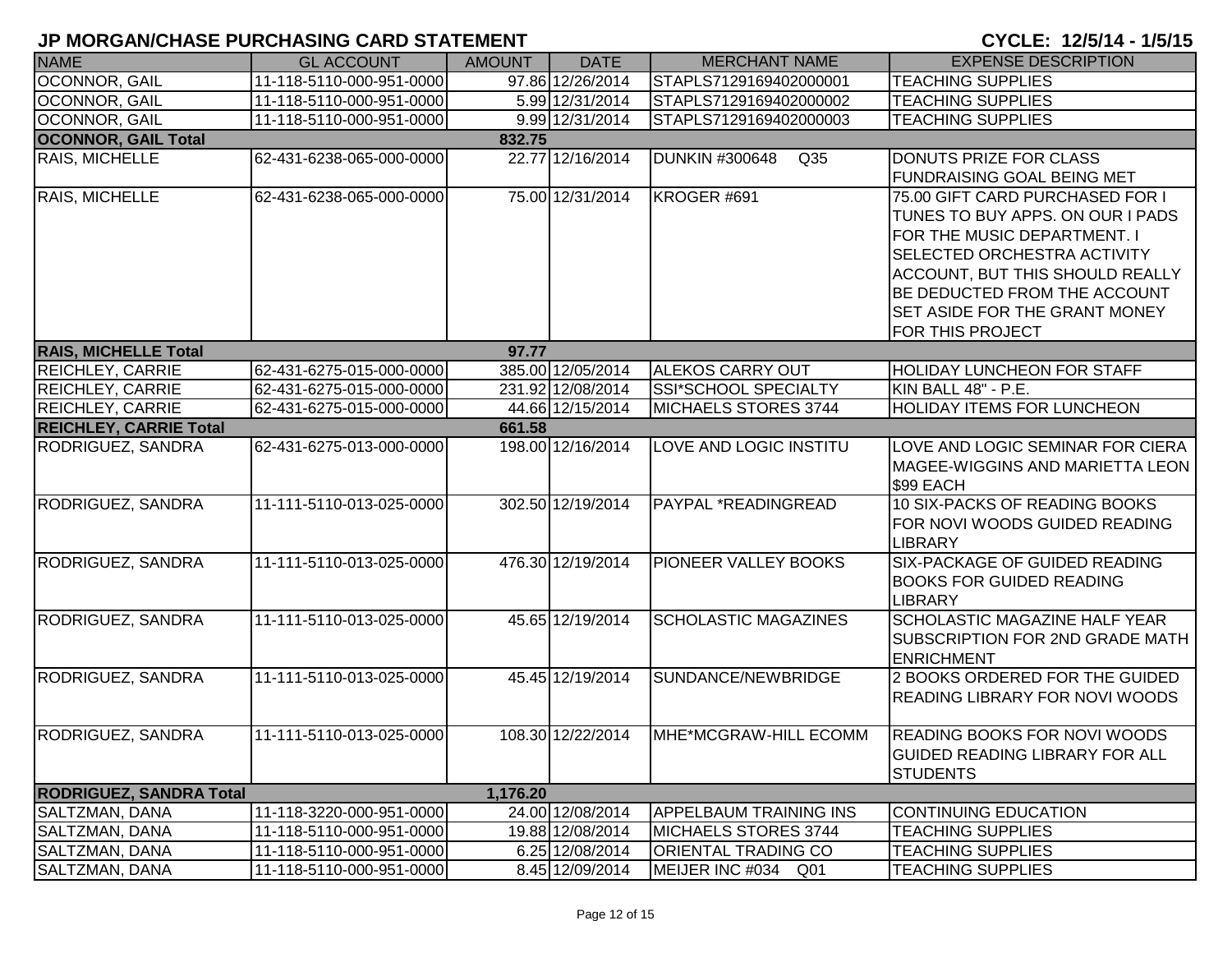| <b>NAME</b>                      | <b>GL ACCOUNT</b>        | <b>AMOUNT</b> | <b>DATE</b>        | <b>MERCHANT NAME</b>          | <b>EXPENSE DESCRIPTION</b>                                                                                                                                                                                                                                         |
|----------------------------------|--------------------------|---------------|--------------------|-------------------------------|--------------------------------------------------------------------------------------------------------------------------------------------------------------------------------------------------------------------------------------------------------------------|
| SALTZMAN, DANA                   | 11-118-5110-000-951-0000 |               | 24.57 12/15/2014   | MICHAELS STORES 2861          | <b>TEACHING SUPPLIES</b>                                                                                                                                                                                                                                           |
| SALTZMAN, DANA                   | 11-118-5110-000-951-0000 |               | 10.02 12/15/2014   | <b>TARGET</b><br>00013136     | <b>TEACHING SUPPLIES</b>                                                                                                                                                                                                                                           |
| SALTZMAN, DANA                   | 11-118-5110-000-951-0000 |               | 10.75 12/16/2014   | MEIJER INC #034 Q01           | <b>TEACHING SUPPLIES</b>                                                                                                                                                                                                                                           |
| <b>SALTZMAN, DANA Total</b>      |                          | 103.92        |                    |                               |                                                                                                                                                                                                                                                                    |
| <b>SCHRINER, STEPHANIE</b>       | 11-241-5910-065-000-0000 |               | 88.15 12/17/2014   | OFFICE DEPOT #330             | OFFICE SUPPLIES, NAME BADGES                                                                                                                                                                                                                                       |
| <b>SCHRINER, STEPHANIE</b>       | 11-112-5990-065-000-0000 |               | 18.95 01/05/2015   | <b>TARGET</b><br>00014654     | <b>CLEANING SUPPLIES</b>                                                                                                                                                                                                                                           |
| <b>SCHRINER, STEPHANIE Total</b> |                          | 107.10        |                    |                               |                                                                                                                                                                                                                                                                    |
| <b>SCHURIG, CLAIRE</b>           | 62-431-6122-071-000-0000 |               | 58.89 12/10/2014   | <b>JW PEPPER</b>              | <b>MUSIC FOR SPRING</b>                                                                                                                                                                                                                                            |
| <b>SCHURIG, CLAIRE</b>           | 62-431-6122-071-000-0000 |               | 3.85 12/12/2014    | <b>JW PEPPER</b>              | <b>MUSIC FOR SPRING</b>                                                                                                                                                                                                                                            |
| <b>SCHURIG, CLAIRE</b>           | 62-431-6122-071-000-0000 |               | 270.00 12/22/2014  | OEI*FOX BOX OFFICE            | <b>TICKETS FOR THE ADDITIONAL</b><br>MEMBERS OF NOVI SINGERS TO SEE<br>CIRQUE AT THE FOX THEATER IN<br>DETROIT - WE WERE ONLY GIVEN 20<br><b>FREE TICKETS, SINCE THEY</b><br>PERFORMED AT THE EVENT, SO WE<br>HAD TO PURCHASE 9 EXTRA. WE EACH<br>PAID OUR OWN WAY |
| <b>SCHURIG, CLAIRE</b>           | 62-431-6122-071-000-0000 |               | 2.25 12/29/2014    | <b>JW PEPPER</b>              | <b>MUSIC FOR SPRING</b>                                                                                                                                                                                                                                            |
| <b>SCHURIG, CLAIRE</b>           | 62-431-6122-071-000-0000 |               | 2.35 01/02/2015    | <b>JW PEPPER</b>              | <b>MUSIC FOR SPRING</b>                                                                                                                                                                                                                                            |
| <b>SCHURIG, CLAIRE Total</b>     |                          | 337.34        |                    |                               |                                                                                                                                                                                                                                                                    |
| <b>SHAFER, RACHELLE</b>          | 11-111-5110-012-025-0000 |               | 291.84 12/05/2014  | <b>VICTORY PACKAGING LP</b>   | BROWN TAPE FOR STAFF TO USE                                                                                                                                                                                                                                        |
| <b>SHAFER, RACHELLE</b>          | 11-111-5110-012-025-0000 |               | 57.56 12/08/2014   | AMAZON.COM                    | N. GUSTAFSON-CLASSROOM SUPPLIES                                                                                                                                                                                                                                    |
| <b>SHAFER, RACHELLE</b>          | 11-111-5110-012-025-0000 |               | 54.90 12/12/2014   | AMAZON.COM                    | N. GUSTAFSON-CLASSROOM SUPPLIES<br><b>FOR MUSIC</b>                                                                                                                                                                                                                |
| <b>SHAFER, RACHELLE</b>          | 11-222-5990-012-000-0000 |               | 58.23 12/15/2014   | STAPLS7128627614000001        | <b>MANILA FOLDERS AND BATTERIES</b>                                                                                                                                                                                                                                |
| <b>SHAFER, RACHELLE</b>          | 11-111-5110-012-025-0000 |               | 15.00 12/30/2014   | DUNCAN DISPOSAL SYSTEM        | <b>RECYCLING CART SERVICE</b>                                                                                                                                                                                                                                      |
| <b>SHAFER, RACHELLE Total</b>    |                          | 477.53        |                    |                               |                                                                                                                                                                                                                                                                    |
| SHPAKOFF, KATHLEEN               | 11-351-5110-000-953-0000 |               | 20.98 12/09/2014   | <b>TARGET</b><br>00003533     | <b>TEACHING MATERIALS</b>                                                                                                                                                                                                                                          |
| SHPAKOFF, KATHLEEN               | 11-351-5110-000-953-0000 |               | 12.00 12/10/2014   | <b>DOLLAR CASTLE #23</b>      | <b>TEACHING MATERIALS</b>                                                                                                                                                                                                                                          |
| SHPAKOFF, KATHLEEN               | 11-351-5110-000-953-0000 |               | 27.65 12/16/2014   | <b>TARGET</b><br>00003533     | <b>TEACHING MATERIALS</b>                                                                                                                                                                                                                                          |
| <b>SHPAKOFF, KATHLEEN Total</b>  |                          | 60.63         |                    |                               |                                                                                                                                                                                                                                                                    |
| SMITH, JENNIFER                  | 11-118-5110-000-951-0000 |               | 23.68 12/08/2014   | MICHAELS STORES 4744          | <b>SUPPLIES</b>                                                                                                                                                                                                                                                    |
| SMITH, JENNIFER                  | 11-118-5110-000-951-0000 |               | 22.43 12/12/2014   | <b>PARTY CITY</b>             | <b>SUPPLIES</b>                                                                                                                                                                                                                                                    |
| SMITH, JENNIFER                  | 11-118-5110-000-951-0000 |               | $-9.80$ 12/30/2014 | <b>PARTY CITY</b>             | <b>SUPPLIES</b>                                                                                                                                                                                                                                                    |
| SMITH, JENNIFER                  | 62-431-6355-031-000-0000 |               | 65.19 01/05/2015   | <b>TEACHER'S STORE LIVONI</b> | <b>TEACHING SUPPLIES</b>                                                                                                                                                                                                                                           |
| <b>SMITH, JENNIFER Total</b>     |                          | 101.50        |                    |                               |                                                                                                                                                                                                                                                                    |
| SOVEL, SHEILA                    | 62-431-6355-031-000-0000 |               | 14.97 12/15/2014   | MICHAELS STORES 3744          | <b>CLASSROOM EXPENSES</b>                                                                                                                                                                                                                                          |
| SOVEL, SHEILA                    | 62-431-6355-031-000-0000 |               | 13.96 12/17/2014   | <b>TARGET</b><br>00014654     | <b>CLASSROOM EXPENSES</b>                                                                                                                                                                                                                                          |
| <b>SOVEL, SHEILA Total</b>       |                          | 28.93         |                    |                               |                                                                                                                                                                                                                                                                    |
| <b>STEC, MEGAN</b>               | 11-118-5110-000-951-0000 |               | 75.90 12/22/2014   | <b>TEACHER'S STORE LIVONI</b> | <b>TEACHING MATERIALS</b>                                                                                                                                                                                                                                          |
| <b>STEC, MEGAN Total</b>         |                          | 75.90         |                    |                               |                                                                                                                                                                                                                                                                    |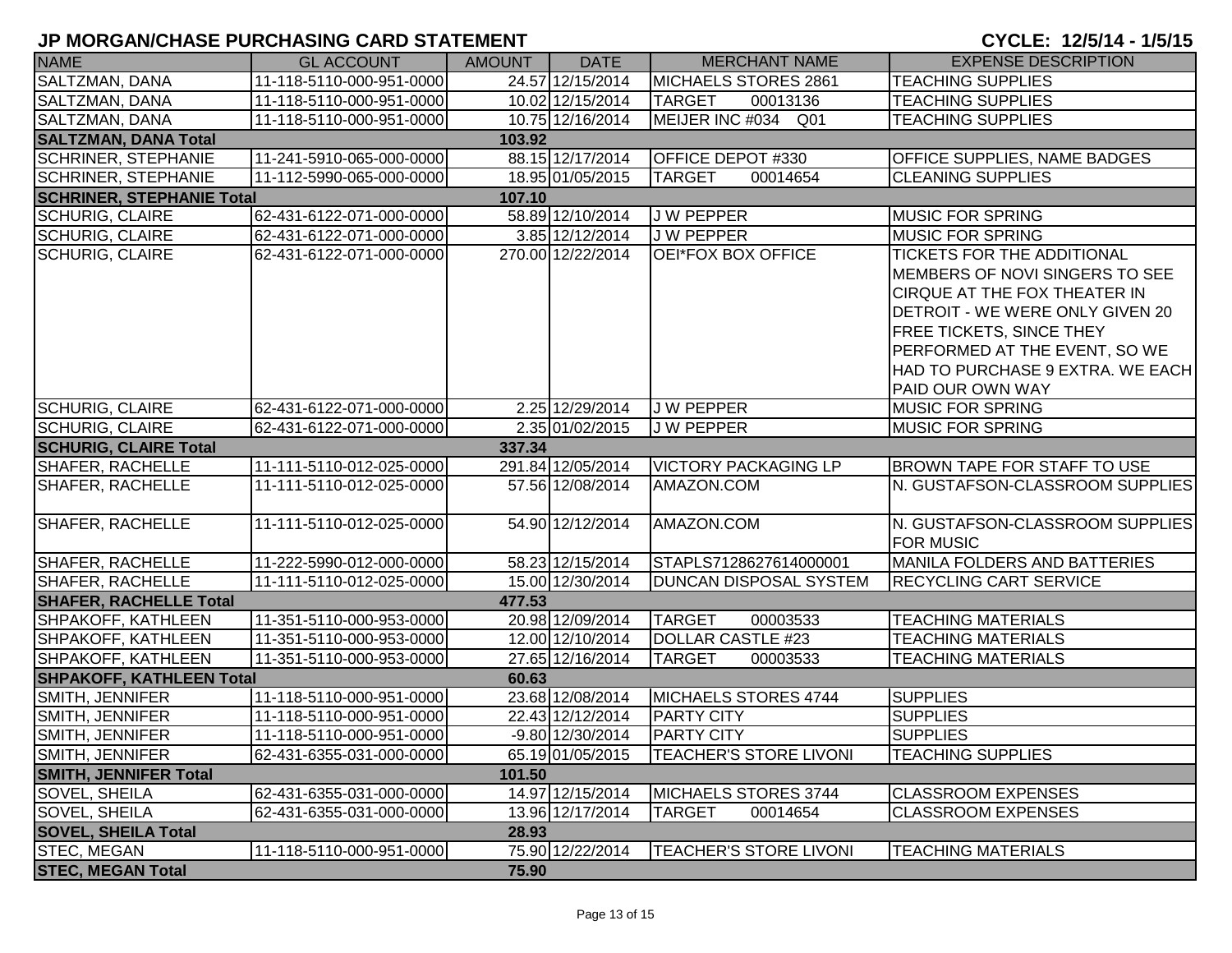|                                                | , MORONWOHADE I URUHAUNU UARD UTATEMENT |               |                     |                               | 01 JLL: 14/9/17 1/9/19                |
|------------------------------------------------|-----------------------------------------|---------------|---------------------|-------------------------------|---------------------------------------|
| <b>NAME</b>                                    | <b>GL ACCOUNT</b>                       | <b>AMOUNT</b> | <b>DATE</b>         | <b>MERCHANT NAME</b>          | <b>EXPENSE DESCRIPTION</b>            |
| <b>VALENTINE, CYNTHIA</b>                      | 11-271-5910-000-000-0000                |               | 19.39 12/08/2014    | STAPLS7128075226000002        | <b>OFFICE SUPPLIES</b>                |
| VALENTINE, CYNTHIA                             | 11-271-7910-000-000-0000                |               | 24.56 12/09/2014    | <b>ROSEWOOD FINE FOODS</b>    | <b>TOOK MECHANICS TO BREAKFAST</b>    |
| <b>VALENTINE, CYNTHIA</b>                      | 11-271-7910-000-000-0000                |               | 11.40 12/10/2014    | KROGER #632                   | <b>HOT DOG LUNCH DURING</b>           |
|                                                |                                         |               |                     |                               | <b>INSPECTIONS</b>                    |
| <b>VALENTINE, CYNTHIA</b>                      | 11-271-3220-000-000-0000                |               | 270.00 12/17/2014   | <b>MICHIGAN ASSOCIATION F</b> | CINDY AND MATT CLASS AT MAPT          |
| <b>VALENTINE, CYNTHIA Total</b>                |                                         | 325.35        |                     |                               |                                       |
| VAUGHAN-SOUTHARD, HEA111-113-5110-071-047-0000 |                                         |               | 90.39 12/12/2014    | HFC*DISC DANCE                | <b>COSTUMES</b>                       |
| VAUGHAN-SOUTHARD, HEA162-431-6129-071-000-0000 |                                         |               | 2,730.00 12/18/2014 | <b>NUVO PRODUCTIONS</b>       | NUVO DANCE CONVENTION                 |
| VAUGHAN-SOUTHARD, HEA162-431-6131-071-000-0000 |                                         |               | 855.60 12/22/2014   | <b>HFC*DISC DANCE</b>         | <b>COSTUMING FOR PROGRAM</b>          |
| VAUGHAN-SOUTHARD, HEA162-431-6131-071-000-0000 |                                         |               | 421.82 12/22/2014   | <b>HFC*DISC DANCE</b>         | <b>COSTUMING FOR PROGRAM</b>          |
| <b>VAUGHAN-SOUTHARD, HEATHER Total</b>         |                                         | 4,097.81      |                     |                               |                                       |
| <b>VUICHARD, TATIANA</b>                       | 11-311-5990-000-000-0000                |               | 138.42 12/11/2014   | SAMS CLUB #6657               | <b>HOLIDAY GIFTS FOR SHARED TIME</b>  |
|                                                |                                         |               |                     |                               | <b>SCHOOLS</b>                        |
| <b>VUICHARD, TATIANA Total</b>                 |                                         | 138.42        |                     |                               |                                       |
| <b>WARECK, MICHELE</b>                         | 62-431-6142-071-000-0000                |               | 715.00 12/08/2014   | <b>PRINTNOLOGY, INC. RETA</b> | <b>FLAGS FOR DEBATE CLUB</b>          |
| <b>WARECK, MICHELE</b>                         | 62-431-6111-071-000-0000                |               | 4.99 12/08/2014     | USPS 25948603834307421        | <b>BOOK RETURN TO AMAZON</b>          |
| <b>WARECK, MICHELE</b>                         | 62-431-6275-071-000-0000                |               | 62.84 12/10/2014    | WM SUPERCENTER #5893          | <b>IMISCELLANEOUS SUPPLIES FOR</b>    |
|                                                |                                         |               |                     |                               | <b>OFFICE</b>                         |
| <b>WARECK, MICHELE</b>                         | 11-113-5210-071-099-0000                |               | 59.29 12/11/2014    | <b>FOLLETT SCHOOL SOLUTIO</b> | <b>TEXTBOOK FOR STAFF MEMBER</b>      |
| <b>WARECK, MICHELE</b>                         | 11-113-5110-071-017-0000                |               | 76.66 12/11/2014    | <b>THE RIEGLE PRESS</b>       | <b>COUNSELING SUPPLIES</b>            |
| <b>WARECK, MICHELE</b>                         | 62-431-6125-071-000-0000                |               | 680.96 12/12/2014   | <b>CUSTOMINK TSHIRTS</b>      | <b>DECA T-SHIRTS</b>                  |
| <b>WARECK, MICHELE</b>                         | 62-431-6770-071-000-0000                |               | 50.00 12/12/2014    | PAYPAL *FIRSTTEEMID           | <b>MEMORIAL DONATION</b>              |
| <b>WARECK, MICHELE</b>                         | 11-222-5990-071-000-0000                |               | 101.86 12/15/2014   | SAMSCLUB #6657                | <b>OFFICE SUPPLIES</b>                |
| <b>WARECK, MICHELE</b>                         | 62-431-6770-071-000-0000                |               | 61.84 12/17/2014    | GFS MKTPLC #0942              | <b>STAFF HOLIDAY FOOD</b>             |
| <b>WARECK, MICHELE</b>                         | 62-431-6770-071-000-0000                |               | 353.18 12/17/2014   | SAMS CLUB #6657               | <b>STAFF HOLIDAY FOOD</b>             |
| <b>WARECK, MICHELE</b>                         | 62-431-6770-071-000-0000                |               | 41.82 12/17/2014    | WAL-MART #2700                | <b>SUPPLIES TO MAKE HOLIDAY</b>       |
|                                                |                                         |               |                     |                               | LUNCHEON FOOD AND DECORATIONS         |
|                                                |                                         |               |                     |                               |                                       |
| <b>WARECK, MICHELE</b>                         | 62-431-6770-071-000-0000                |               | 128.77 12/18/2014   | MEIJER INC #053<br>Q01        | STAFF HOLIDAY FOOD AND GIFT CARD      |
|                                                |                                         |               |                     |                               |                                       |
| <b>WARECK, MICHELE</b>                         | 62-431-6186-071-000-0000                |               | 58.19 12/18/2014    | SAMS CLUB #6657               | <b>STUDENT COUNCIL MEETING SNACKS</b> |
|                                                |                                         |               |                     |                               |                                       |
| <b>WARECK, MICHELE</b>                         | 62-431-6275-071-000-0000                |               | 125.00 12/18/2014   | <b>TARGET</b><br>00014654     | GIFT CARDS FOR PRIZES AND CO-OP       |
|                                                |                                         |               |                     |                               | <b>STUDENTS</b>                       |
| <b>WARECK, MICHELE</b>                         | 11-222-5310-071-000-0000                |               | 381.00 12/19/2014   | JUNIOR LIBRARY GUI            | <b>LIBRARY MATERIALS</b>              |
| <b>WARECK, MICHELE</b>                         | 62-431-6275-071-000-0000                |               | 50.00 12/19/2014    | <b>PENRICKTON CENTER FOR</b>  | <b>IMEMORIAL DONATION FOR STAFF</b>   |
|                                                |                                         |               |                     |                               | <b>MEMBER</b>                         |
| <b>WARECK, MICHELE</b>                         | 11-221-3220-071-000-4290                |               | 200.00 12/22/2014   | <b>FERRIS EIO</b>             | <b>HOTEL ACCOMODATIONS FOR</b>        |
|                                                |                                         |               |                     |                               | <b>CONFERENCE</b>                     |
| <b>WARECK, MICHELE</b>                         | 11-241-5990-071-000-0000                |               | 77.51 12/22/2014    | SAMS CLUB #6657               | MISCELLANEOUS SUPPLIES                |
| <b>WARECK, MICHELE</b>                         | 11-241-5910-071-000-0000                |               | 33.06 12/22/2014    | <b>STAPLES</b><br>00115659    | <b>OFFICE SUPPLIES</b>                |
| <b>WARECK, MICHELE</b>                         | 11-113-5110-071-010-0000                |               | 671.36 12/30/2014   | SSI*SCHOOL SPECIALTY          | <b>ART SUPPLIES</b>                   |